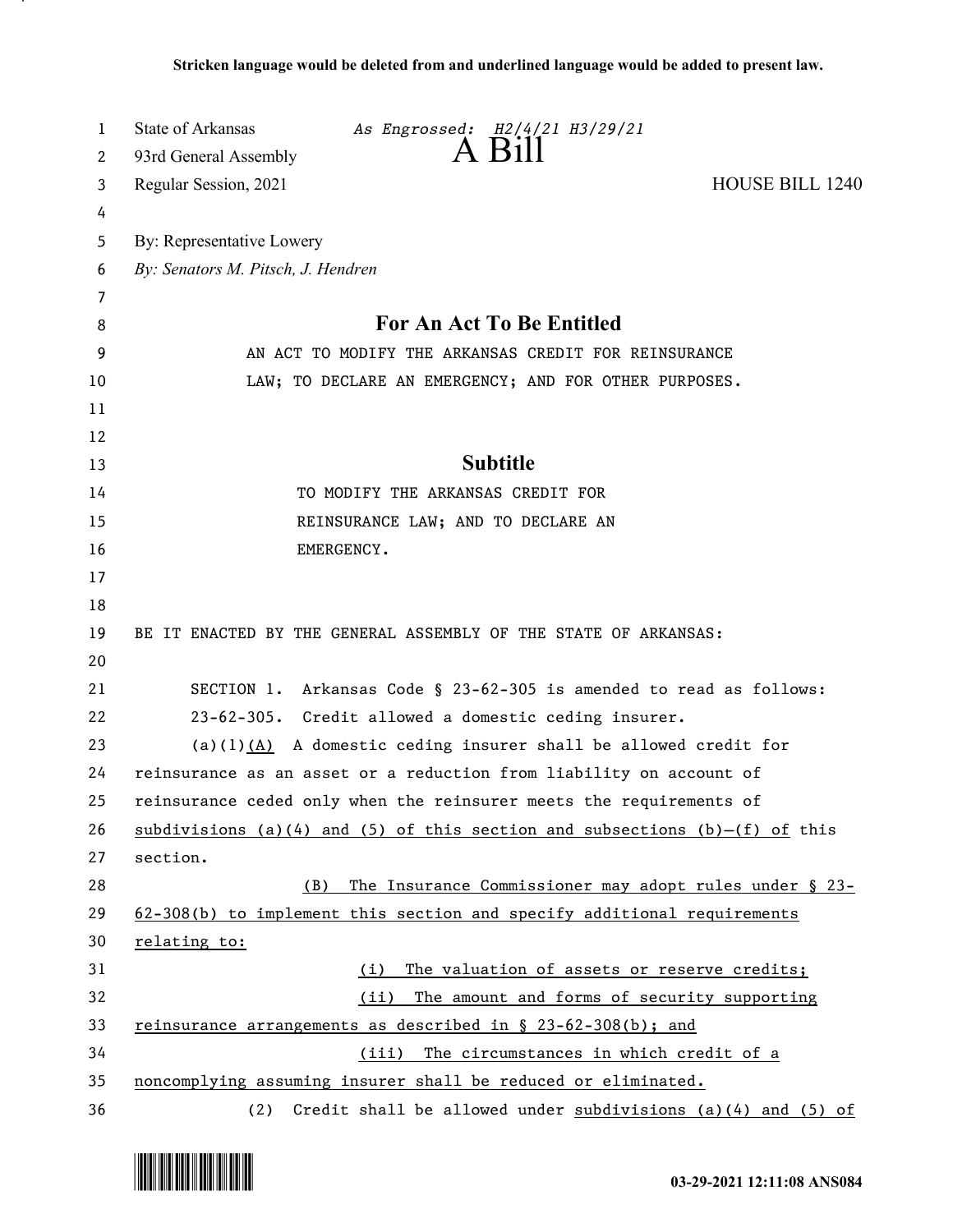1 this section or subsection (b), subsection (e), or subsection (d) of this section only for cessions of the kinds or classes of business that the assuming insurer is licensed or otherwise permitted to write or assume in: (A) Its state of domicile; or (B) In the case of a United States branch of an alien assuming insurer, in the state through which it is entered and licensed to transact insurance or reinsurance. 8 (3) Credit shall be allowed under subsection (d) or subsection (e) subsection (b) or subsection (c) of this section only if the applicable 10 requirements of  $\frac{1}{2}$  subsection (g) of this section have been satisfied.  $\left(\frac{b}{b}\right)(4)$  Credit shall be allowed if the reinsurance is ceded to an assuming insurer that is licensed to transact insurance or reinsurance in this state.  $(e)(1)(5)(A)$  Credit shall be allowed when the reinsurance is ceded to an assuming insurer that is accredited by the Insurance Commissioner as a reinsurer in this state.  $(2)(B)$  To be eligible for accreditation by the Insurance 19 Commissioner under subdivision  $(e)$  (1) of this section, a reinsurer shall:  $(A)$  (i) File with the Insurance Commissioner evidence of its submission to this state's jurisdiction;  $\left(\frac{B}{B}\right)(i)$  Submit to this state's authority to examine its books and records;  $\left\{\text{G}\right\}$  (iii) Be licensed to transact insurance or reinsurance in at least one (1) state, or, in the case of a United States branch of an alien assuming insurer, be entered through and licensed to transact insurance or reinsurance in at least one (1) state;  $\longleftrightarrow$  (iv) File annually with the Insurance Commissioner a copy of its annual statement filed with the insurance department of its state of domicile and a copy of its most recent audited financial statement; and  $\frac{E}{E}(\bar{t})$ (v)(a) Demonstrate to the satisfaction of the Insurance Commissioner that the reinsurer has adequate financial capacity to meet the reinsurer's reinsurance obligations and is otherwise qualified to assume reinsurance from domestic insurers. 36 (ii)(b) A reinsurer is considered to meet the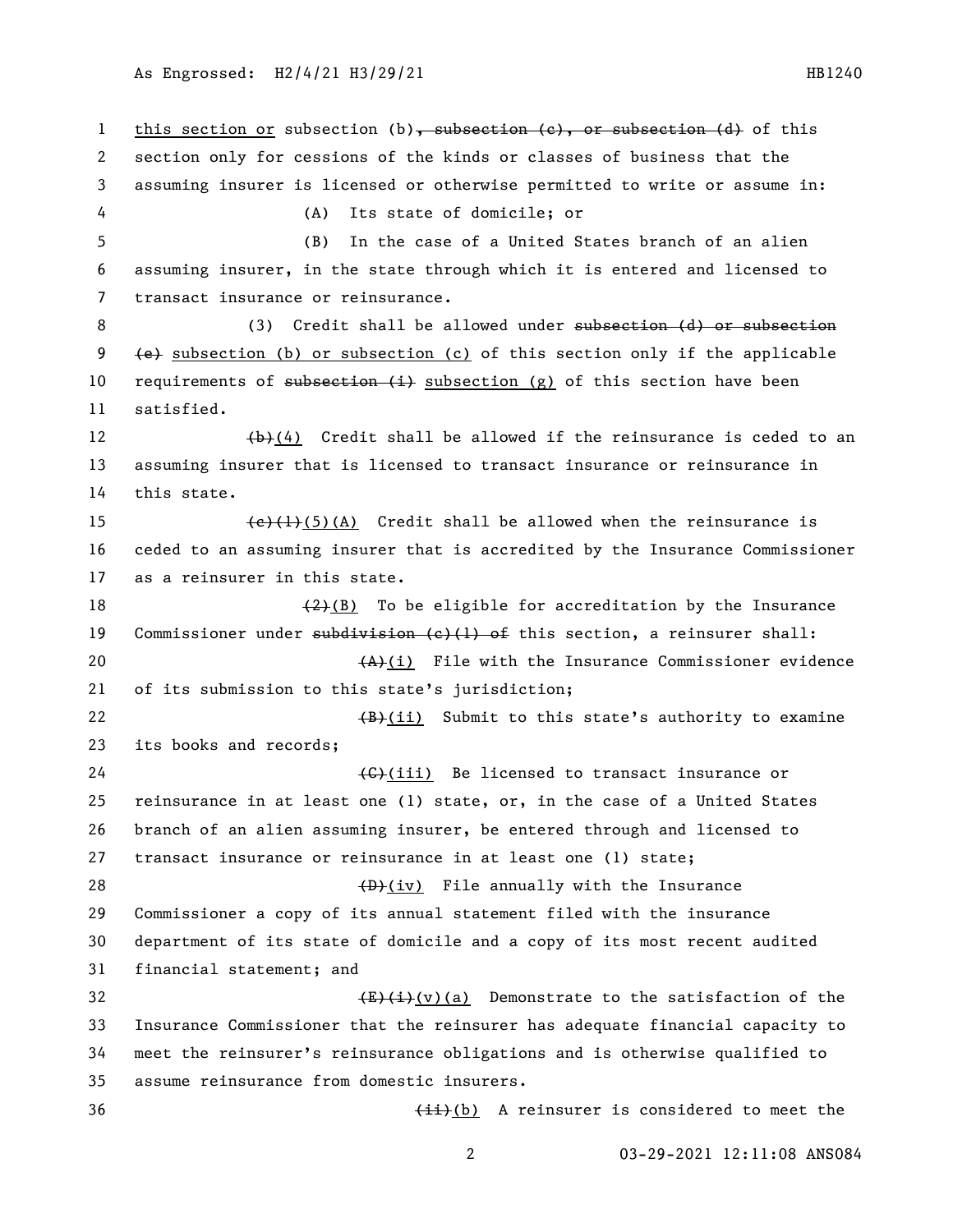1 requirements under subdivision  $(e)$   $(2)$   $(E)$   $(i)$  subdivision  $(a)$   $(5)$   $(B)$   $(v)$   $(a)$  of this section if, at the time of application to the Insurance Commissioner, the reinsurer maintains a surplus regarding policyholders in an amount not less than twenty million dollars (\$20,000,000) and whose accreditation has not been denied by the Insurance Commissioner within ninety (90) days of applying.

 $(d)$   $(l)$  (b)(1) Credit shall be allowed if the reinsurance is ceded to an assuming insurer that is domiciled in, or, in the case of a United States branch of an alien assuming insurer, is entered through a state that employs standards regarding credit for reinsurance substantially similar to those applicable under this subchapter and the assuming insurer or United States branch of an alien assuming insurer:

 (A) Maintains a surplus regarding policyholders in an amount not less than twenty million dollars (\$20,000,000); and

 (B) Submits to the authority of this state to examine its books and records.

17 (2) The requirement of subdivision  $\left(\frac{d}{d}\right)\left(\frac{1}{A}\right)$  (b)(1)(A) of this section does not apply to reinsurance ceded and assumed pursuant to pooling arrangements among insurers in the same holding company system.

 $\left\{\frac{e}{t}\right\}$  (c)(1)(A) Credit shall be allowed if the reinsurance is ceded to an assuming insurer that maintains a trust fund in a qualified United States financial institution, as defined in § 23-62-307(b), for the payment of the valid claims of its United States ceding insurers, their assigns, and their successors in interest.

 (B) To enable the Insurance Commissioner to determine the sufficiency of the trust fund, the assuming insurer shall report annually to the Insurance Commissioner information substantially the same as that required to be reported on the National Association of Insurance Commissioners annual statement form by licensed insurers.

 (C) The assuming insurer shall submit to examination of its books and records by the Insurance Commissioner and bear the expense of examination.

 (2) A credit for reinsurance shall not be granted under this section unless the form of the trust and any amendments to the trust have been approved by:

(A) The insurance commissioner of the state where the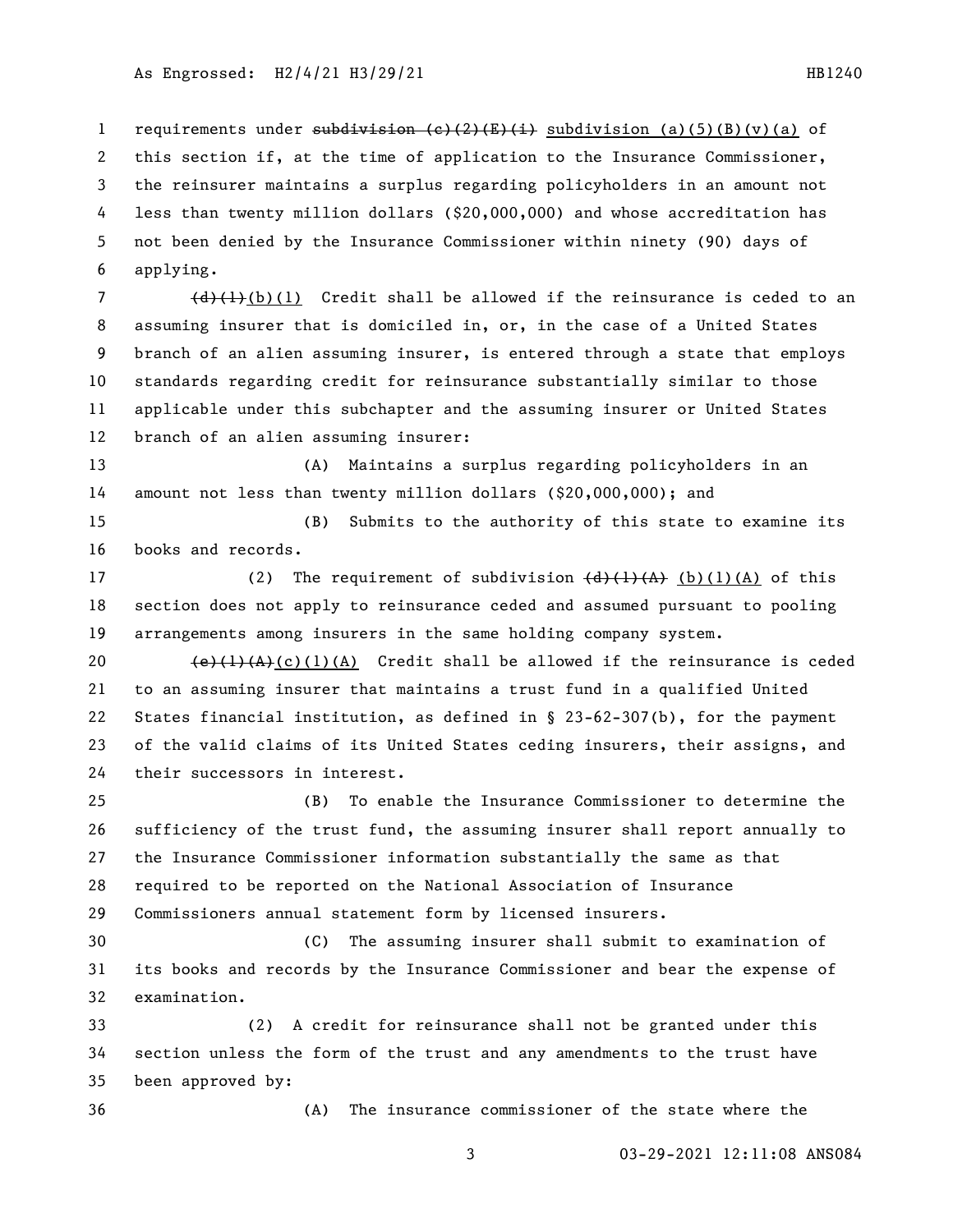trust is domiciled; or (B) The insurance commissioner of another state who, under the terms of the trust instrument, has accepted principal regulatory oversight of the trust. (3)(A) The form of the trust and any trust amendments also shall be filed with the insurance commissioner of every state in which the ceding insurer beneficiaries of the trust are domiciled. (B) The trust instrument shall provide that contested claims shall be valid and enforceable upon the final order of any court of competent jurisdiction in the United States. (C) The trust shall vest legal title to its assets in its trustees for the benefit of the assuming insurer's United States ceding insurers, their assigns, and their successors in interest. (D) The trust and the assuming insurer shall be subject to examination as determined by the Insurance Commissioner. (4)(A) The trust shall remain in effect for as long as the assuming insurer has outstanding obligations due under the reinsurance agreements subject to the trust. (B) By February 28 of each year, the trustees of the trust shall: (i) Report to the Insurance Commissioner in writing the balance of the trust; (ii) List the trust's investments at the preceding year's end; and (iii) Certify: (a) The date of termination of the trust, if so planned; or (b) That the trust will not expire before the following December 31.  $(f)(d)$  An assuming insurer is subject to the requirements, as applicable, for the following categories: (1)(A) The trust fund for a single assuming insurer shall consist of funds in trust in an amount not less than the assuming insurer's liabilities attributable to reinsurance ceded by United States ceding insurers. 36 (B) Except as provided in subdivision  $(f<sup>2</sup>)(2)$  of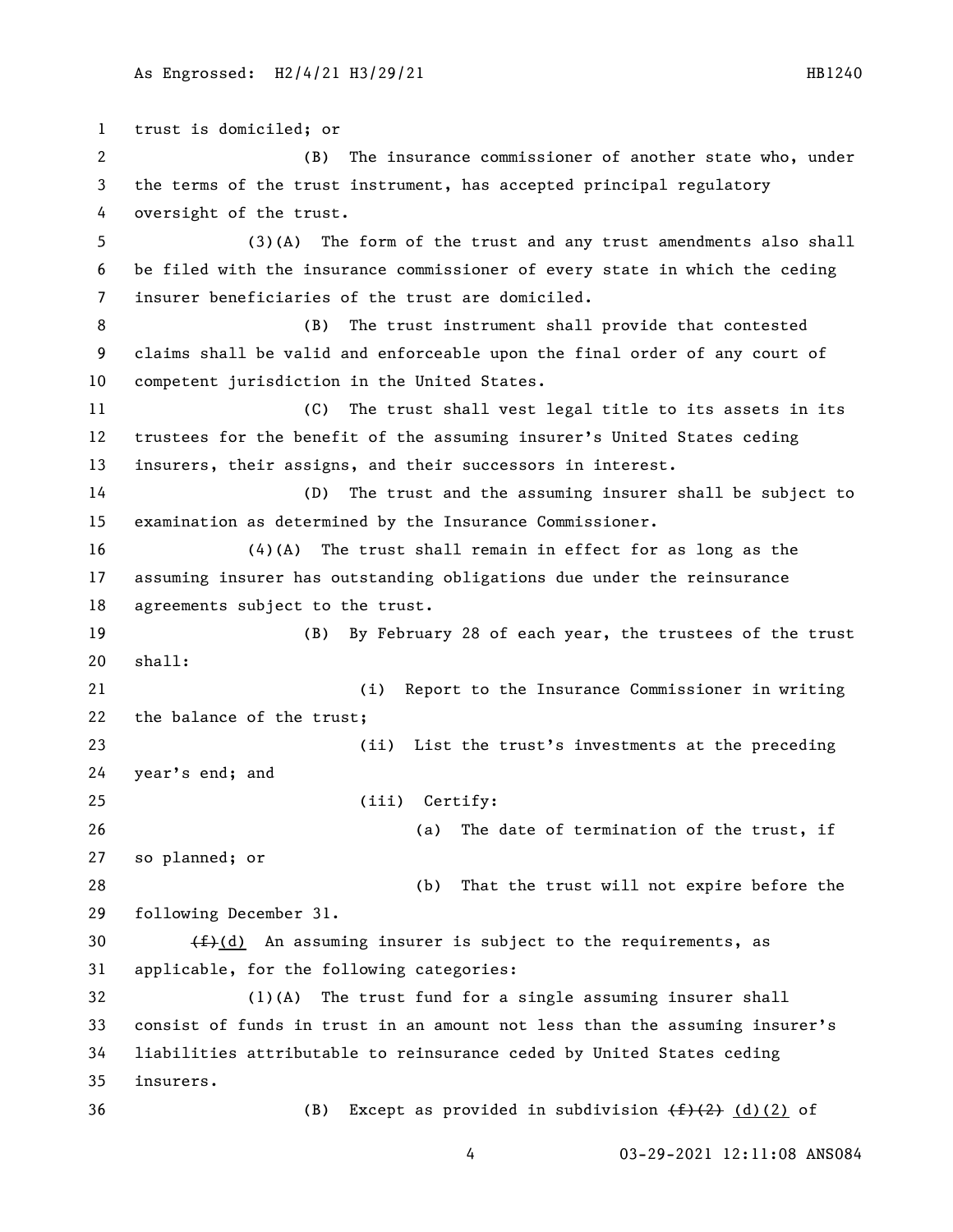this section, the assuming insurer shall maintain a trusteed surplus of at least twenty million dollars (\$20,000,000); (2)(A) The commissioner with principal regulatory oversight of the trust may authorize a reduction in the assuming insurer's required trusteed surplus if the Insurance Commissioner finds that: (i) The assuming insurer has permanently discontinued underwriting new business secured by the trust for at least three (3) years; and (ii) In light of reasonably foreseeable adverse loss development and based on an assessment of the risk, the assuming insurer's new required surplus level is adequate to protect United States ceding insurers, policyholders, and claimants. (B)(i) The risk assessment may involve an actuarial review, including an independent analysis of reserves and cash flows. (ii) The risk assessment shall consider any applicable material risk factors, including without limitation: 17 (a) The lines of business involved; (b) The stability of the incurred loss estimates; and (c) The effect of the surplus requirements on the assuming insurer's liquidity or solvency. (C) The minimum required trusteed surplus shall not be reduced to an amount less than thirty percent (30%) of the assuming insurer's liabilities attributable to reinsurance ceded by United States ceding insurers covered by the trust; (3)(A) In the case of a group, including incorporated and individual unincorporated underwriters: (i) For reinsurance ceded under reinsurance agreements with an inception, amendment, or renewal date on or after January 1, 1993, the trust shall consist of a trusteed account in an amount not less than the underwriters' several liabilities attributable to business ceded by United States domiciled ceding insurers to any underwriter of the group; (ii) For reinsurance ceded under reinsurance agreements with an inception date on or before December 31, 1992, and not amended or renewed after that date, notwithstanding the other provisions of this act, the trust shall consist of a trusteed account in an amount not less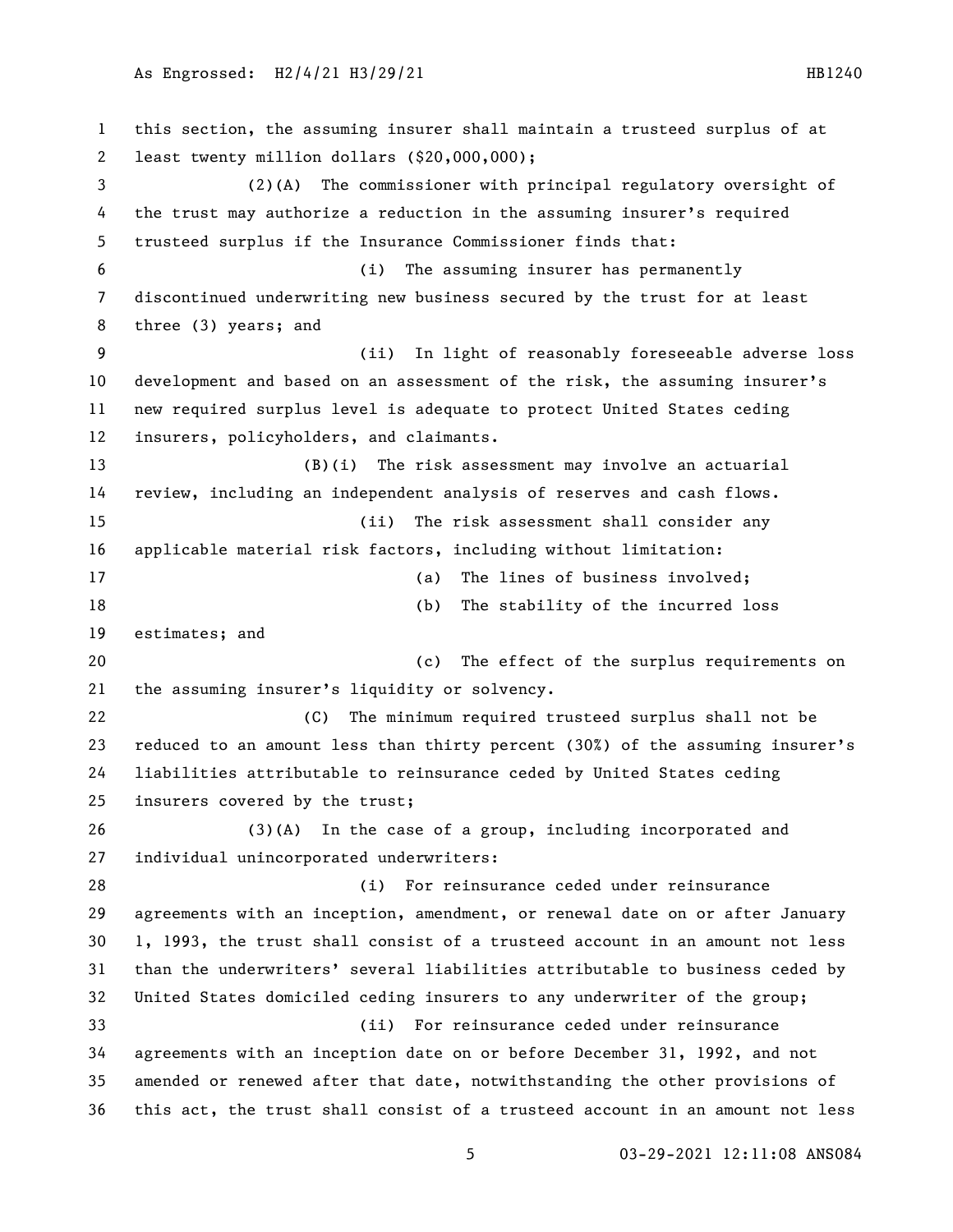than the underwriters' several insurance and reinsurance liabilities attributable to business written in the United States; and (iii) In addition to the trusts under this 4 subdivision  $(f)$ (3)(A) (d)(3)(A), the group shall maintain in trust a trusteed surplus of which one hundred million dollars (\$100,000,000) shall be held jointly for the benefit of the United States domiciled ceding insurers of any member of the group for all years of account. (B) The incorporated members of the group shall not be engaged in any business other than underwriting as a member of the group and shall be subject to the same level of regulation and solvency control by the group's domiciliary regulator as are the unincorporated members. (C) Within ninety (90) days after its financial statements are due to be filed with the group's domiciliary regulator, the group shall provide to the Insurance Commissioner: (i) An annual certification by the group's domiciliary regulator of the solvency of each underwriter member; or (ii) If a certification is unavailable, financial statements prepared by independent public accountants of each underwriter member of the group; and (4) In the case of a group of incorporated underwriters under common administration, the group shall: (A) Have continuously transacted an insurance business outside the United States for at least three (3) years immediately before making application for accreditation; (B) Maintain aggregate policyholders' surplus of at least ten billion dollars (\$10,000,000,000); (C) Maintain a trust fund in an amount that is not less than the group's several liabilities attributable to business ceded by United States domiciled ceding insurers to any member of the group under reinsurance contracts issued in the name of the group; (D) Maintain a joint trusteed surplus of which one hundred million dollars (\$100,000,000) shall be held jointly for the benefit of United States domiciled ceding insurers of any member of the group as additional security for these liabilities; and (E) Within ninety (90) days after its financial statements are due to be filed with the group's domiciliary regulator, make available to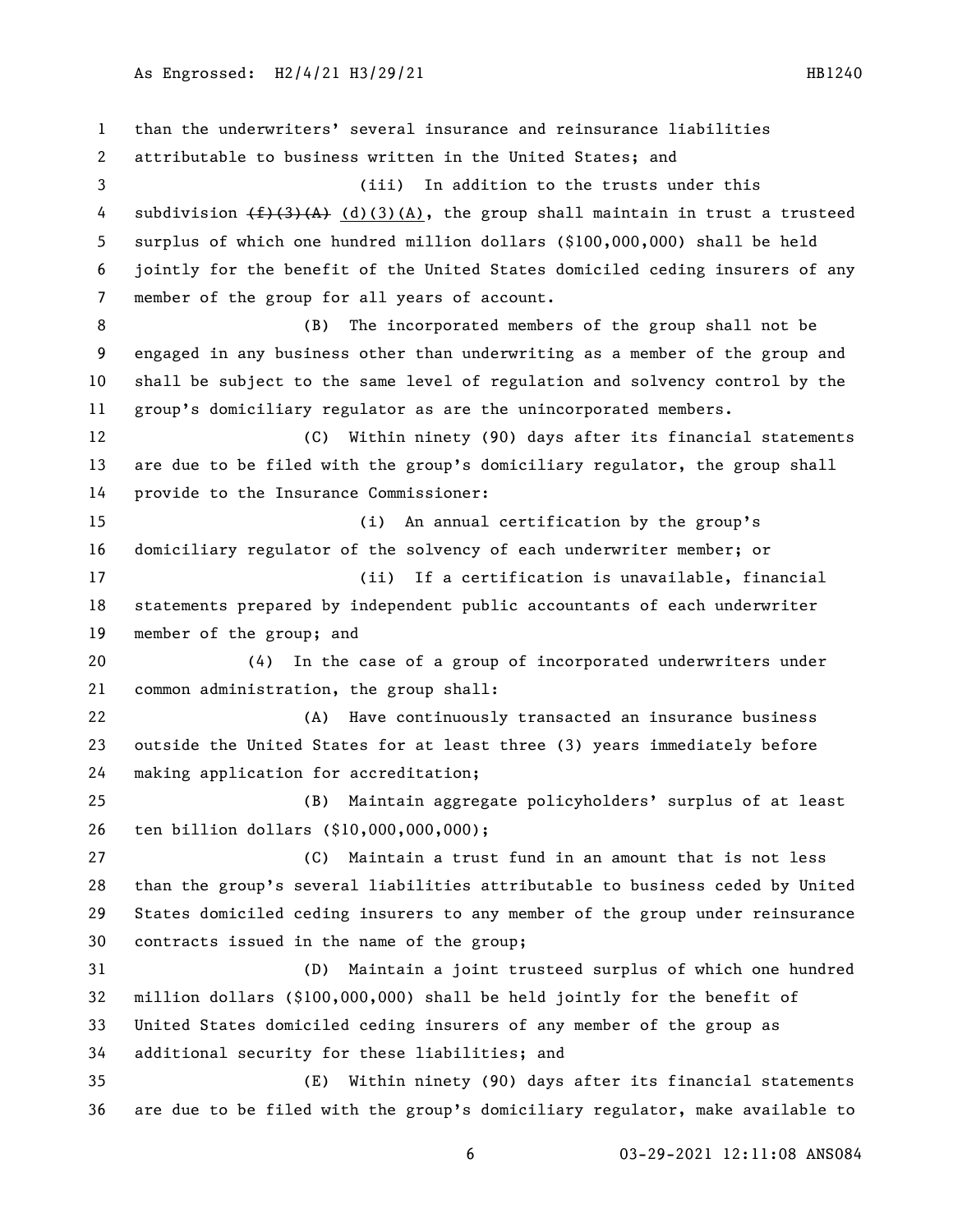the commissioner an annual certification of each underwriter member's solvency by the member's domiciliary regulator and financial statements of each underwriter member of the group prepared by its independent public accountant.

 $\left(\frac{e}{f}\right)^{1}$  (e)(1) Credit shall be allowed when the reinsurance is ceded to an assuming insurer that has been certified by the Insurance Commissioner as a reinsurer in this state and secures its obligations under the requirements of this section.

 (2) In order to be eligible for certification, the assuming insurer shall:

 (A) Be domiciled and licensed to transact insurance or reinsurance in a qualified jurisdiction, as determined by the Insurance 13 Commissioner under subdivision  $\left(\frac{e}{4}\right)\left(\frac{4}{e}\right)$  (4) of this section;

 (B) Maintain minimum capital and surplus, or its equivalent, in an amount to be determined by rule adopted by the commissioner;

 (C) Maintain financial strength ratings from at least two (2) rating agencies deemed acceptable as determined by rule adopted by the commissioner;

(D) Agree to:

 (i) Submit to the jurisdiction of this state; (ii) Appoint the Insurance Commissioner as its agent for service of process in this state; (iii) Provide security for one hundred percent

 (100%) of the assuming insurer's liabilities attributable to reinsurance ceded by United States ceding insurers if it resists enforcement of a final United States judgment; and

 (iv) Meet any additional filing requirements as determined by rule adopted by the Insurance Commissioner concerning an initial application for certification and on an ongoing basis; and (E) Satisfy any other requirements for certification

 deemed necessary by rule adopted by the Insurance Commissioner. (3)(A) A certified reinsurer may be an association, including an incorporated underwriter and an individual unincorporated underwriter.

 (B) In order to be eligible for certification, an 36 association that meets the requirements in subdivision  $\left(\frac{1}{2}, \frac{1}{2}\right)$  (e)(2) of this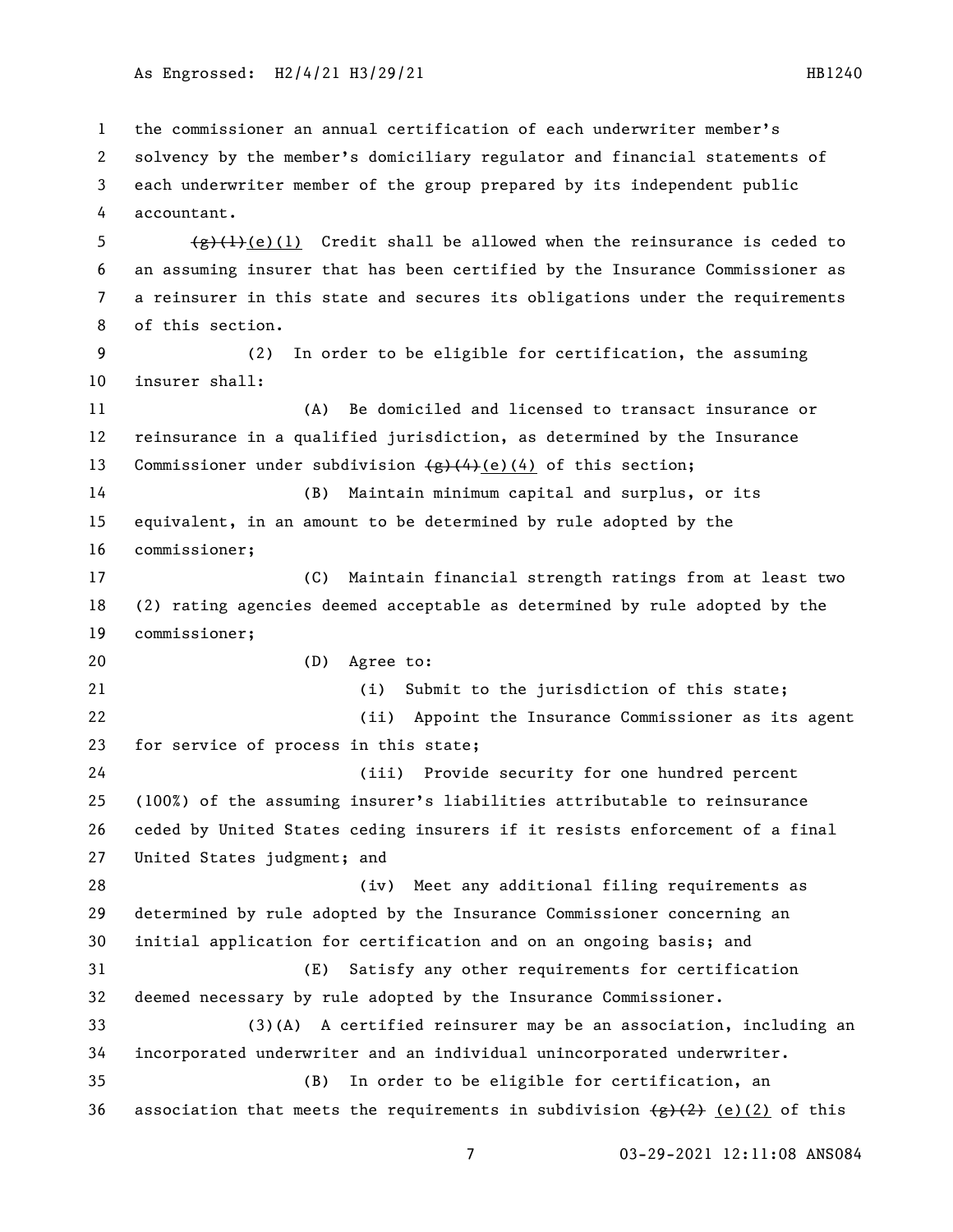section shall: (i) Satisfy the association's minimum capital and surplus requirements through the capital and surplus equivalents or net of liabilities of the association and the association's members, including a joint central fund that may be applied to any unsatisfied obligation of the association or any of the association's members, in an amount determined by the Insurance Commissioner to provide adequate protection; (ii) The incorporated members of the association shall not be engaged in any business other than underwriting as a member of the association and shall be subject to the same level of regulation and solvency control by the association's domiciliary regulator as are the unincorporated members; and (iii) Within ninety (90) days after its financial statements are due to be filed with the association's domiciliary regulator, the association shall provide to the Insurance Commissioner an annual certification by the association's domiciliary regulator of the solvency of each underwriter member, or if a certification is unavailable, financial statements prepared by independent public accountants of each underwriter member of the association. (4)(A) The Insurance Commissioner shall create and publish a list of qualified jurisdictions under which an assuming insurer that is licensed and domiciled in the jurisdictions is eligible to be considered for certification by the commissioner as a certified reinsurer. (B) In order to determine whether or not the domiciliary jurisdiction of an assuming insurer that is not in the United States is eligible to be recognized as a qualified jurisdiction, the Insurance Commissioner shall: (i) Evaluate the appropriateness and effectiveness of the reinsurance supervisory system of the jurisdiction, both initially and on an ongoing basis; and (ii) Consider the rights, benefits, and the extent of reciprocal recognition afforded by the foreign jurisdiction to reinsurers licensed and domiciled in the United States. (C) A qualified jurisdiction shall agree to share information and cooperate with the Insurance Commissioner with respect to all certified reinsurers domiciled within that jurisdiction.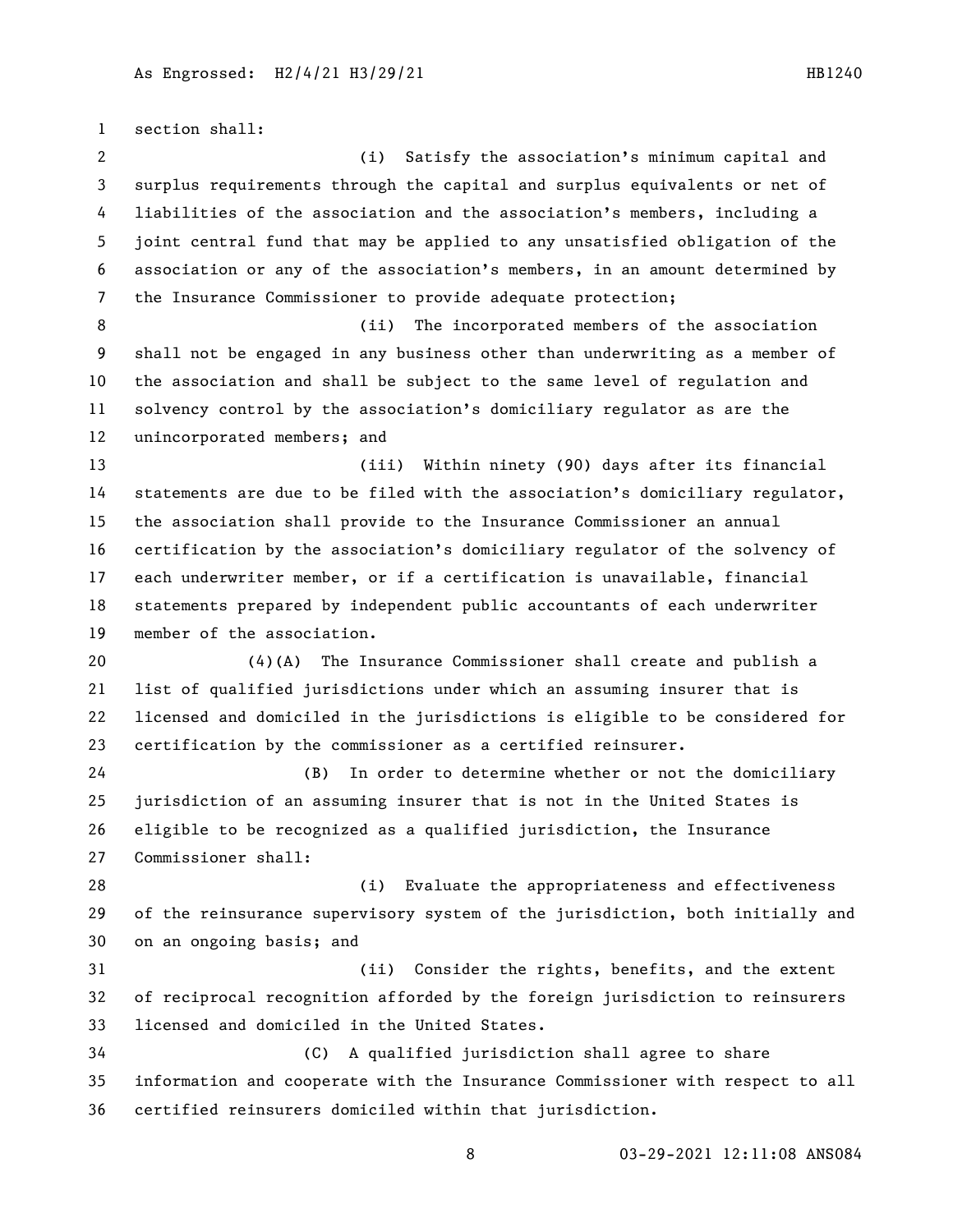(D) A jurisdiction shall not be recognized as a qualified jurisdiction if the Insurance Commissioner has determined that the jurisdiction does not adequately and promptly enforce final United States judgments and arbitration awards. (E) Additional factors may be considered in the discretion of the Insurance Commissioner. (5)(A) A list of qualified jurisdictions shall be published through the National Association of Insurance Commissioners committee process. (B) The Insurance Commissioner shall consider this list in determining qualified jurisdictions. (C) If the Insurance Commissioner approves a jurisdiction as qualified that does not appear on the list of qualified jurisdictions, the Insurance Commissioner shall provide thoroughly documented justification according to criteria to be developed by promulgation of rules by the Insurance Commissioner. (D) United States jurisdictions that meet the requirement for accreditation under the National Association of Insurance Commissioners financial standards and accreditation program shall be recognized as qualified jurisdictions. (E) If a certified reinsurer's domiciliary jurisdiction ceases to be a qualified jurisdiction, the Insurance Commissioner has the discretion to suspend the reinsurer's certification indefinitely, instead of revoking the certification. (6)(A) The Insurance Commissioner shall assign a rating to each certified reinsurer, giving due consideration to the financial strength ratings that have been assigned by rating agencies deemed acceptable to the Insurance Commissioner. (B) The Insurance Commissioner shall publish a list of all certified reinsurers and their ratings. (7)(A) A certified reinsurer shall secure obligations assumed from United States ceding insurers under this section at a level consistent with its rating, as determined in rules promulgated by the Insurance Commissioner. (B) In order for a domestic ceding insurer to qualify for full financial statement credit for reinsurance ceded to a certified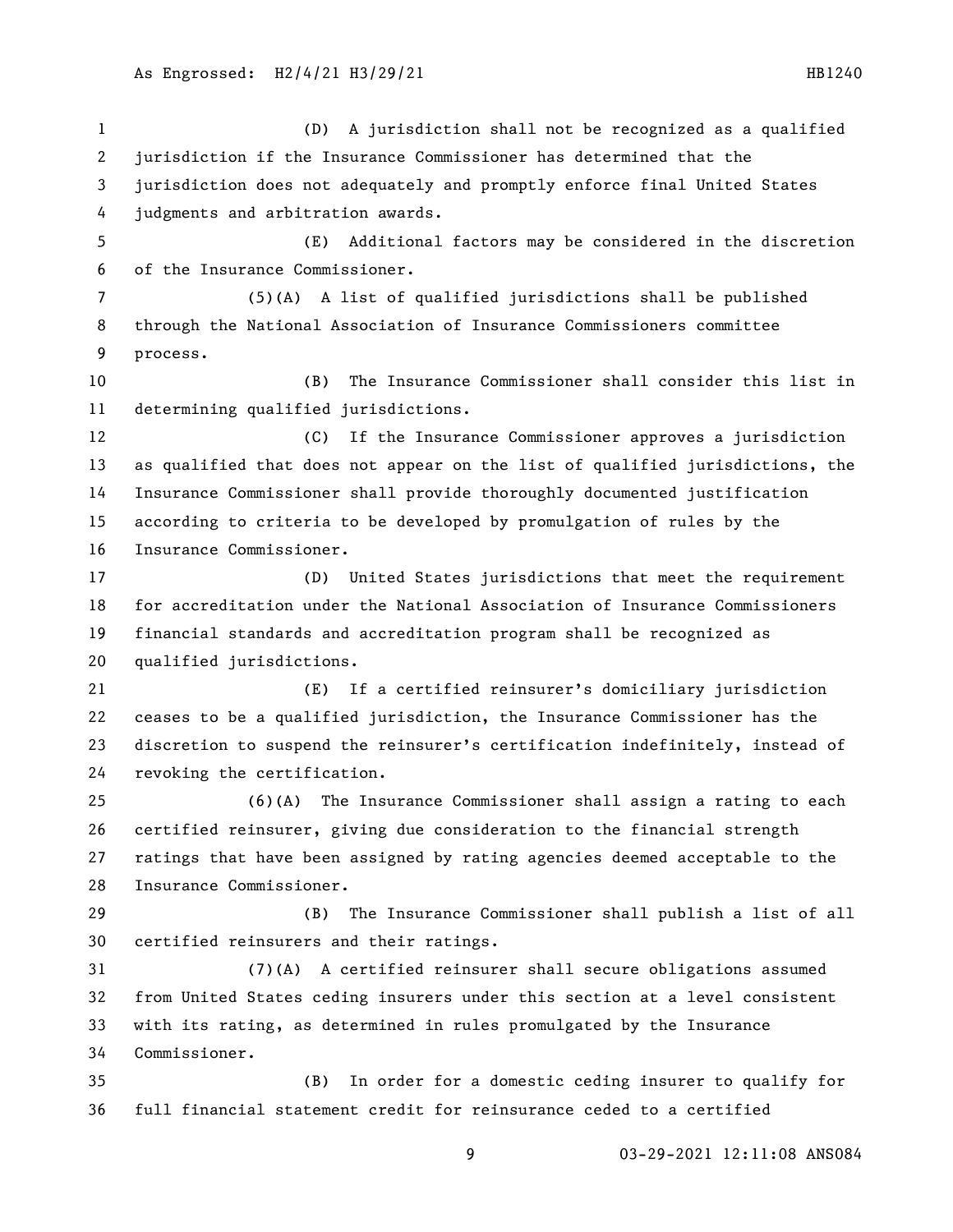reinsurer, the certified reinsurer shall maintain security in a form acceptable to the Insurance Commissioner and consistent with § 23-62-306 or, 3 in the case of a multibeneficiary trust, according to subsection (e) subsection (c) of this section.

 (C)(i) If a certified reinsurer maintains a trust to fully secure its obligations subject to subsection (e) subsection (c) of this section and chooses to secure its obligations incurred as a certified reinsurer in the form of a multibeneficiary trust, the certified reinsurer shall maintain separate trust accounts for its obligations incurred under reinsurance agreements issued or renewed as a certified reinsurer with reduced security as permitted by this section.

 (ii) The certified reinsurer shall agree that the certified reinsurer has bound itself, by the language of the trust and agreement with the commissioner with principal regulatory oversight of each of the trust accounts, to fund, upon termination of any of the trust accounts, out of the remaining surplus of the trust any deficiency of any other of the trust accounts.

 (D) The minimum trusteed surplus requirements under 19 subsection (e) subsection (d) of this section are not applicable to a multibeneficiary trust maintained by a certified reinsurer for the purpose of securing obligations incurred under this section, except that the trust shall maintain a minimum trusteed surplus of ten million dollars (\$10,000,000).

 (E) For obligations incurred by a certified reinsurer under this section, if the security is insufficient, the Insurance Commissioner shall reduce the allowable credit by an amount proportionate to the deficiency and may impose further reductions in allowable credit if the commissioner finds a material risk of nonpayment of the certified reinsurer's obligations when due.

 (F)(i) For purposes of this section, a certified reinsurer whose certification is terminated shall be treated as a certified reinsurer required to secure one hundred percent (100%) of its obligations. 32 (ii) As used in  $\frac{1}{2}$  subdivision (g)(7)(F)(i) subdivision

33 (e)(7)(F)(i) of this section, "terminated" means revocation, suspension, voluntary surrender, and inactive status.

 (iii) If the Insurance Commissioner continues to assign a higher rating under this section to a certified reinsurer, the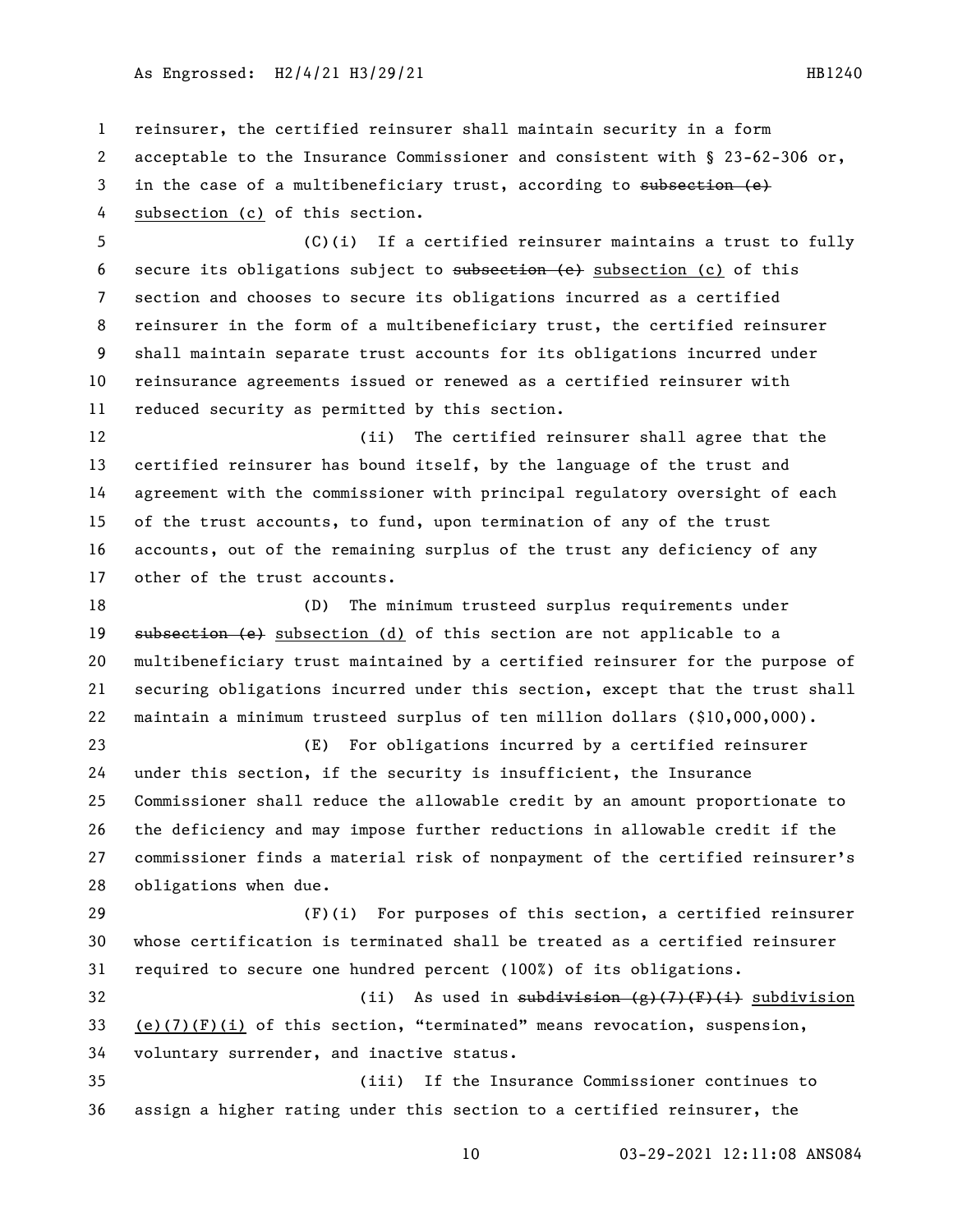requirement to secure one hundred percent (100%) of a certified reinsurer's obligations if certification is terminated does not apply to a certified reinsurer in inactive status or to a reinsurer under a suspended certification. (8) If an applicant for certification has been certified as a reinsurer in a National Association of Insurance Commissioners accredited jurisdiction, the Insurance Commissioner may defer to that jurisdiction's certification and to the assigned rating, and then the assuming insurer shall be considered a certified reinsurer in this state. (9)(A) A certified reinsurer that ceases to assume new business in this state may request to maintain its certification in inactive status to continue to qualify for a reduction in security for its in-force business. (B) An inactive certified reinsurer shall continue to comply with the requirements of this section. (C) The Insurance Commissioner shall assign a rating that accounts for the reasons the reinsurer does not assume new business in this state.  $(h)(f)(1)(A)$  Credit shall be allowed when the reinsurance is ceded to 19 an assuming insurer <del>not meeting the requirements of subsection  $(b)$ ,</del> 20 subsection (c), subsection (d), subsection (e), or subsection (g) of this section, but only as to the insurance of risks located in jurisdictions where the reinsurance is required by applicable law or regulation of that 23 jurisdiction that: *(i) Either: (a) Has a head officer in a reciprocal jurisdiction; or (b) Is domiciled in a reciprocal jurisdiction, as applicable; and (ii) Is licensed in a reciprocal jurisdiction.* (B) As used in subdivision (f)(1)(A) of this section, "reciprocal jurisdiction" means a jurisdiction that: (i)(a) Is a foreign jurisdiction outside the United States that is subject to an in-force covered agreement with the United States, each within its legal authority, or, in the case of a covered agreement between the United States and the European Union, is a member of the European Union.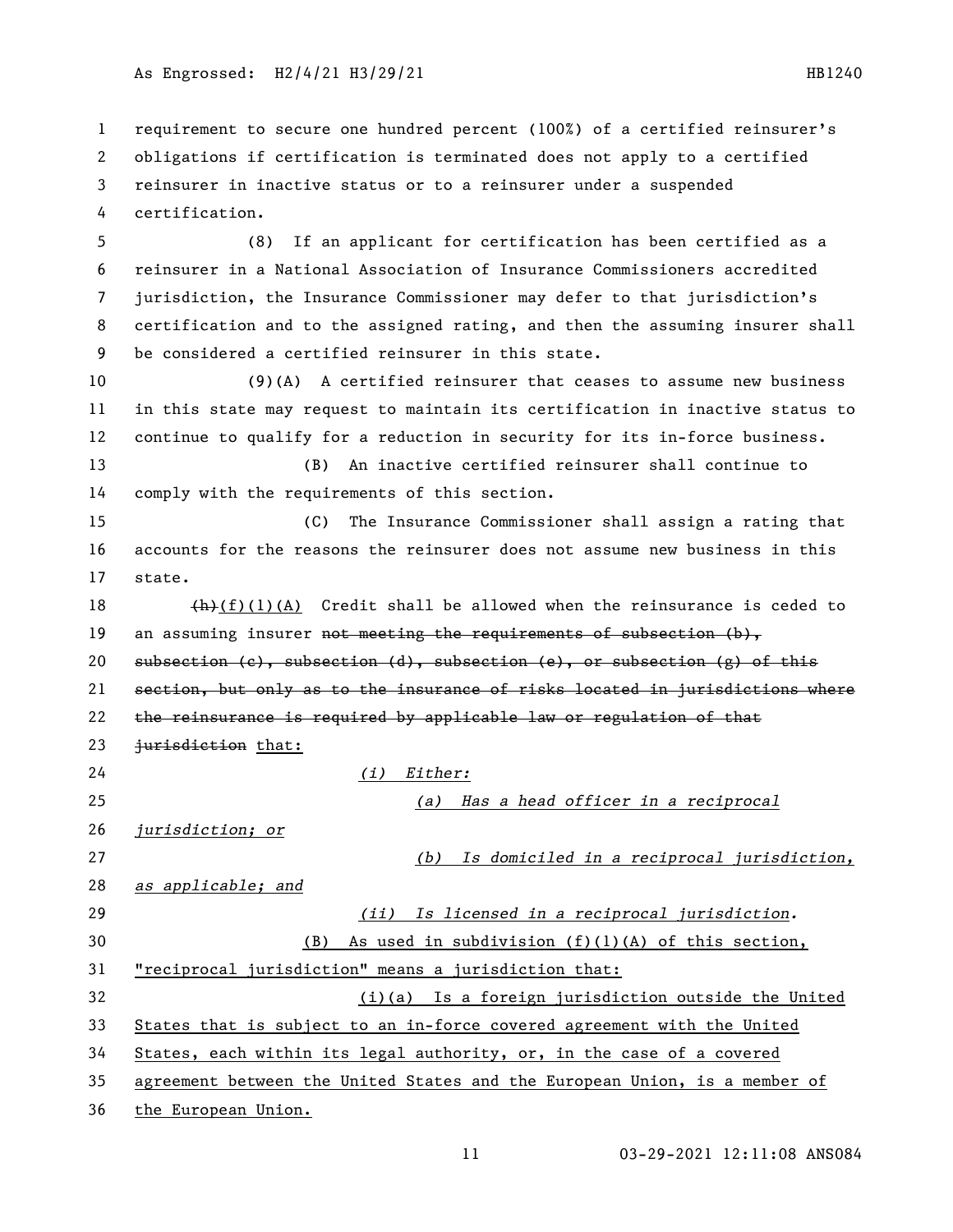| 1  | (b) As used in subdivision $(f)(1)(B)(i)(a)$ of                                 |
|----|---------------------------------------------------------------------------------|
| 2  | this section, "covered agreement" means an agreement entered into pursuant to   |
| 3  | the Dodd-Frank Wall Street Reform and Consumer Protection Act, Pub. L. No.      |
| 4  | 111-203, as it existed on January 1, 2021, that addresses the elimination,      |
| 5  | under specified conditions, of collateral requirements as a condition for       |
| 6  | entering into any reinsurance agreement with a ceding insurer domiciled in      |
| 7  | this state or for allowing the ceding insurer to recognize credit for           |
| 8  | reinsurance;                                                                    |
| 9  | Is a United States jurisdiction that meets the<br>(ii)                          |
| 10 | requirements for accreditation under the National Association of Insurance      |
| 11 | Commissioners financial standards and accreditation program; or                 |
| 12 | (iii) Is a qualified jurisdiction, as determined by                             |
| 13 | the Insurance Commissioner under subdivision $(f)(2)(B)$ of this section, that: |
| 14 | (a) Is not otherwise described in subdivision                                   |
| 15 | $(f)(1)(A)(i)$ or subdivision $(f)(1)(A)(ii)$ of this section; and              |
| 16 | (b) Meets certain additional requirements,                                      |
| 17 | consistent with the terms and conditions of in-force covered agreements, as     |
| 18 | specified by the Insurance Commissioner by rule.                                |
| 19 | An assuming insurer shall have and maintain on an<br>(C)                        |
| 20 | ongoing basis:                                                                  |
| 21 | (i) A minimum solvency or capital ratio, as                                     |
| 22 | applicable, that is established by rule;                                        |
| 23 | (ii) The minimum capital and surplus, or its                                    |
| 24 | equivalent, calculated according to the methodology of the jurisdiction of      |
| 25 | the assuming insurer, in an amount to be stated by rule;                        |
| 26 | (iii) If the assuming insurer is an association,                                |
| 27 | including incorporated and individual unincorporated underwriters, the          |
| 28 | minimum capital and surplus equivalents, net of liabilities, calculated         |
| 29 | according to the methodology applicable in its domiciliary jurisdiction, and    |
| 30 | a central fund containing a balance in amounts determined by the Insurance      |
| 31 | Commissioner through rule; and                                                  |
| 32 | (iv) If an assuming insurer is an association,                                  |
| 33 | including incorporated and individual unincorporated underwriters, a minimum    |
| 34 | solvency or capital ratio in the reciprocal jurisdiction where the assuming     |
| 35 | insurer has its head office or is domiciled, as applicable, and is also         |
| 36 | licensed.                                                                       |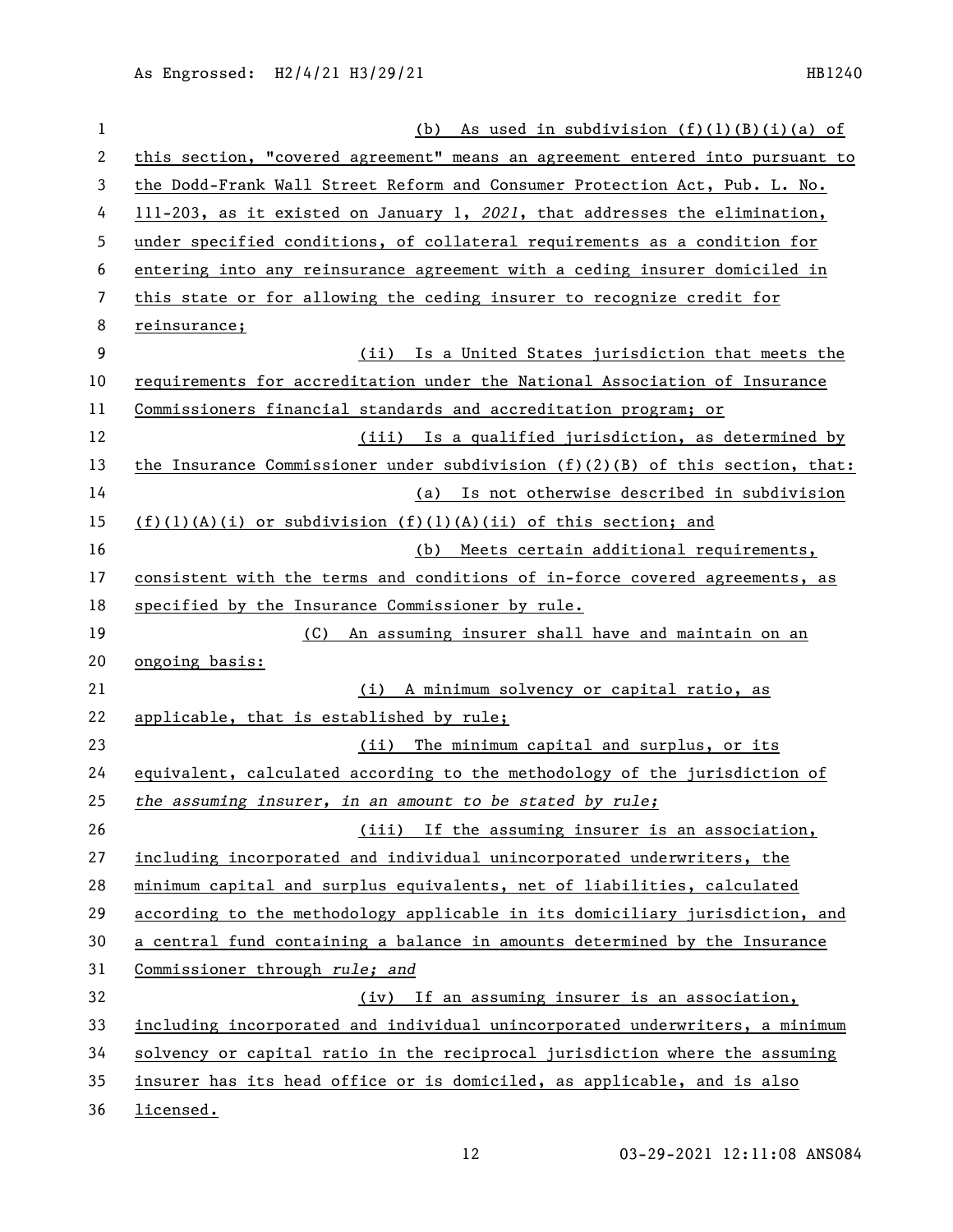| 1  | An assuming insurer shall agree and provide adequate<br>(D)                   |
|----|-------------------------------------------------------------------------------|
| 2  | assurance to the commissioner, in a form specified by the commissioner        |
| 3  | pursuant to rule, to provide:                                                 |
| 4  | (i) A prompt written notice and explanation to the                            |
| 5  | Insurance Commissioner if the assuming insurer falls below the minimum        |
| 6  | requirements stated in this subsection or if any regulatory action is taken   |
| 7  | against it for serious noncompliance with applicable law;                     |
| 8  | $(ii)(a)$ A statement of consent in writing to the                            |
| 9  | jurisdiction of the courts of this state and to the appointment of the        |
| 10 | Insurance Commissioner as agent for service of process.                       |
| 11 | (b)<br>The Insurance Commissioner may require                                 |
| 12 | that consent for service of process be provided to the Insurance Commissioner |
| 13 | and be included in each reinsurance agreement.                                |
| 14 | (c) This subdivision (f)(1)(D)(ii) does not                                   |
| 15 | limit, or in any way alter, the capacity of parties to a reinsurance          |
| 16 | agreement to agree to alternative dispute resolution mechanisms, except to    |
| 17 | the extent these agreements are unenforceable under applicable insolvency or  |
| 18 | delinquency laws;                                                             |
| 19 | (iii) A statement of consent in writing to pay all                            |
| 20 | final judgments, wherever enforcement is sought, obtained by a ceding insurer |
| 21 | or its legal successor, that have been declared enforceable in the            |
| 22 | jurisdiction where the judgment was obtained;                                 |
| 23 | (iv) A statement that each reinsurance agreement                              |
| 24 | shall include a provision requiring the assuming insurer to provide security  |
| 25 | in an amount equal to one hundred percent (100%) of the assuming insurer's    |
| 26 | liabilities attributable to reinsurance ceded pursuant to that agreement if   |
| 27 | the assuming insurer resists enforcement of a final judgment that is          |
| 28 | enforceable under the law of the jurisdiction in which it was obtained or a   |
| 29 | properly enforceable arbitration award, whether obtained by the ceding        |
| 30 | insurer or by its legal successor on behalf of its resolution estate;         |
| 31 | (v) A statement of confirmation that the assuming                             |
| 32 | insurer is not presently participating in any solvent scheme of arrangement   |
| 33 | which involves this state's ceding insurers; and                              |
| 34 | (vi)(a) An agreement to notify the ceding insurer                             |
| 35 |                                                                               |
|    | and the Insurance Commissioner and to provide security in an amount equal to  |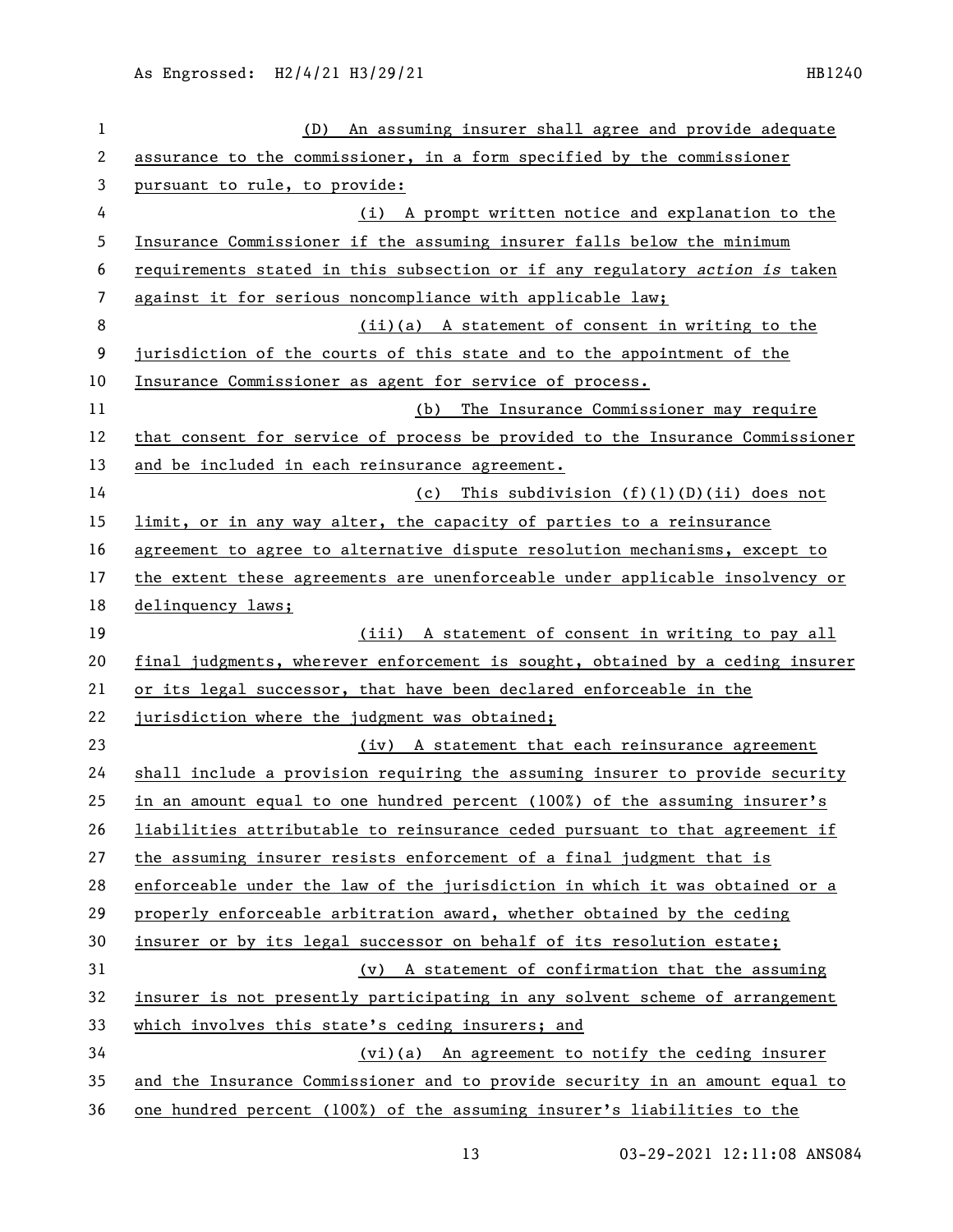As Engrossed: H2/4/21 H3/29/21 120 120 120 120 120 121 1240

| 1  | ceding insurer should the assuming insurer enter into such a solvent scheme    |
|----|--------------------------------------------------------------------------------|
| 2  | of arrangement.                                                                |
| 3  | (b) A security described in subdivision                                        |
| 4  | $(f)(1)(D)(vi)(a)$ of this section shall be in a form consistent with          |
| 5  | subsection (e) of this section, $\S$ 23-62-306, and as specified by the        |
| 6  | Insurance Commissioner by rule.                                                |
| 7  | (E) An assuming insurer or its legal successor shall                           |
| 8  | provide, if requested by the Insurance Commissioner, on behalf of the          |
| 9  | assuming insurer and any legal predecessors, certain documentation to the      |
| 10 | Insurance Commissioner, as specified by the Insurance Commissioner by rule.    |
| 11 | An assuming insurer shall maintain a practice of<br>(F)                        |
| 12 | prompt payment of claims under reinsurance agreements, pursuant to criteria    |
| 13 | stated by the Insurance Commissioner by rule.                                  |
| 14 | (G) An assuming insurer's supervisory authority shall                          |
| 15 | confirm to the commissioner on an annual basis, as of the preceding December   |
| 16 | 31, or at the annual date otherwise reported to the reciprocal jurisdiction,   |
| 17 | that the assuming insurer complies with the requirements stated in             |
| 18 | subdivisions $(f)(1)(C)(i)-(iv)$ of this section.                              |
| 19 | This subsection does not preclude an assuming insurer<br>(H)                   |
| 20 | from providing the commissioner with information on a voluntary basis.         |
| 21 | $(2)(A)$ The Insurance Commissioner shall timely create and                    |
| 22 | publish a list of reciprocal jurisdictions.                                    |
| 23 | (B)(i) The Insurance Commissioner's list as described in                       |
| 24 | subdivision $(f)(2)(A)$ of this section shall require the Insurance Commission |
| 25 | to:                                                                            |
| 26 | Include any reciprocal jurisdiction as<br>(a)                                  |
| 27 | defined in subdivisions $(f)(1)(B)(i)$ and $(ii)$ of this section; and         |
| 28 | Consider other reciprocal jurisdictions<br>(b)                                 |
| 29 | that are included on the list of reciprocal jurisdictions published through    |
| 30 | the National Association of Insurance Commissioners.                           |
| 31 | The Insurance Commissioner may approve a<br>(ii)                               |
| 32 | reciprocal jurisdiction that does not appear on the National Association of    |
| 33 | Insurance Commissioners list of reciprocal jurisdictions according to          |
| 34 | criteria adopted by the Insurance Commissioner by rule.                        |
| 35 | $(C)(i)$ The Insurance Commissioner may remove a                               |
| 36 | jurisdiction from the list of reciprocal jurisdictions upon a determination    |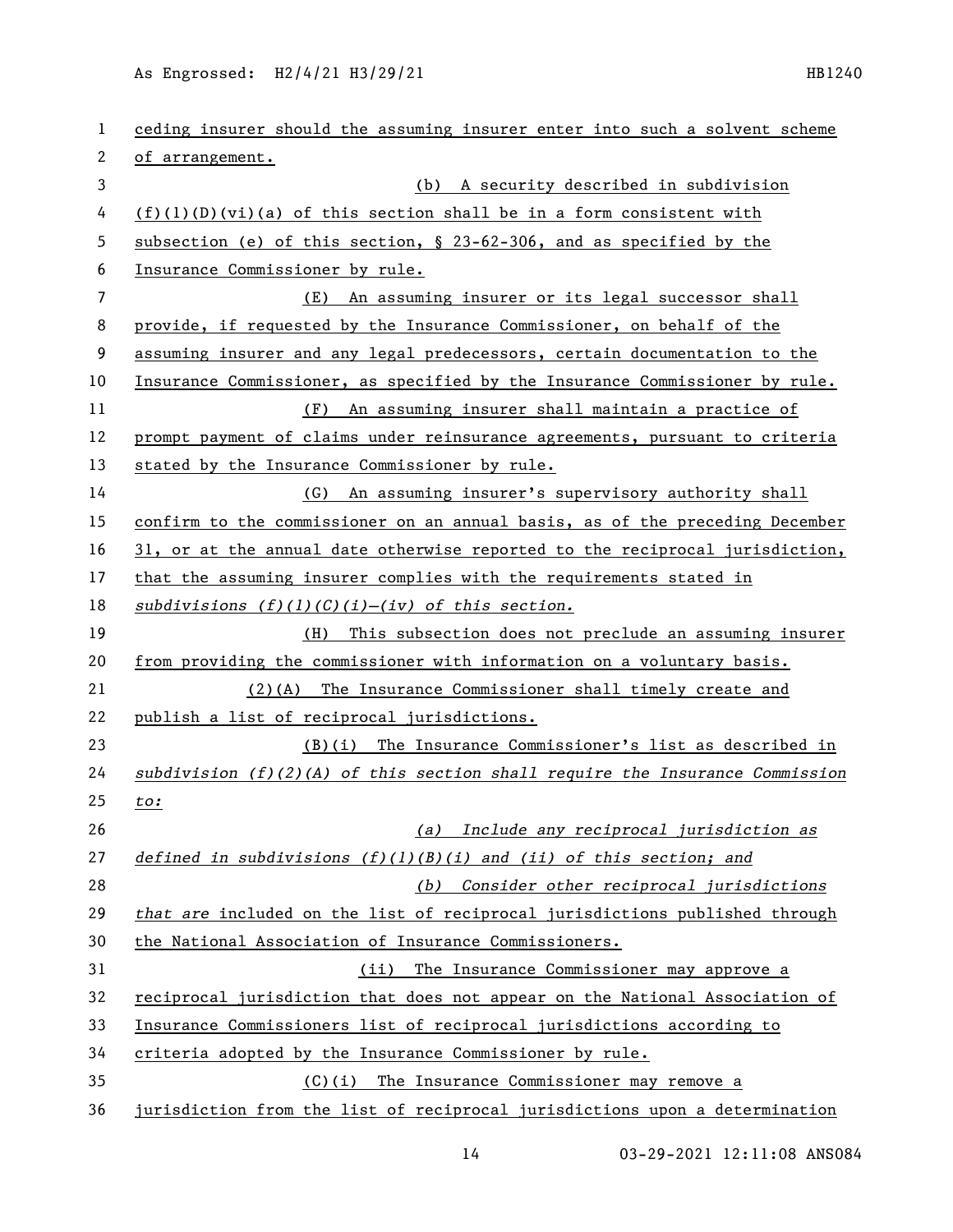As Engrossed: H2/4/21 H3/29/21 HB1240

| 1  | that the jurisdiction no longer meets the requirements of a reciprocal                     |
|----|--------------------------------------------------------------------------------------------|
| 2  | jurisdiction, according to a process adopted by rule of the Insurance                      |
| 3  | Commissioner, except that the Insurance Commissioner shall not remove from                 |
| 4  | the list of a reciprocal jurisdiction as defined in subdivisions $(f)(l)(B)(i)$            |
| 5  | and (ii) of this section.                                                                  |
| 6  | Upon removal of a reciprocal jurisdiction from<br>(ii)                                     |
| 7  | the list described in subdivision $(f)(2)(A)$ of this section, credit for                  |
| 8  | reinsurance ceded to an assuming insurer that has its home office or is                    |
| 9  | domiciled in that jurisdiction shall be allowed, if otherwise allowed                      |
| 10 | according to this subchapter.                                                              |
| 11 | The Insurance Commissioner shall timely create<br>(iii)                                    |
| 12 | and publish a list of assuming insurers that have satisfied the conditions                 |
| 13 | stated in this subsection and to which cessions shall be granted credit                    |
| 14 | according to this subsection.                                                              |
| 15 | The Insurance Commissioner may add an assuming<br>(iv)                                     |
| 16 | insurer to the list described in subdivision $(f)(2)(C)(iii)$ of this section              |
| 17 | if a National Association of Insurance Commissioners accredited jurisdiction               |
| 18 | has added the assuming insurer to a list of assuming insurers or if, upon                  |
| 19 | initial eligibility, the assuming insurer:                                                 |
| 20 | Submits the information to the Insurance<br>(a)                                            |
| 21 | <u>Commissioner as required under subdivision <math>(f)(1)</math> of this section; and</u> |
| 22 | (b) Complies with any additional requirements                                              |
| 23 | that the Insurance Commissioner may impose by rule, except to the extent that              |
| 24 | the additional requirements conflict with an applicable covered agreement.                 |
| 25 | (3)(A) If the Insurance Commissioner determines that an assuming                           |
| 26 | insurer no longer meets one (1) or more of the requirements under subdivision              |
| 27 | $(f)(1)$ of this section, the Insurance Commissioner may revoke or suspend the             |
| 28 | eligibility of the assuming insurer for recognition under subdivision $(f)(1)$             |
| 29 | of this section according to the Insurance Commissioner by rule.                           |
| 30 | While an assuming insurer's eligibility is suspended,<br>(B)                               |
| 31 | a reinsurance agreement issued, amended, or renewed after the effective date               |
| 32 | of the suspension shall not qualify for credit except to the extent that the               |
| 33 | assuming insurer's obligations under the contract are secured according to §               |
| 34 | $23 - 62 - 306$ .                                                                          |
| 35 | If an assuming insurer's eligibility is revoked,<br>(C)                                    |
| 36 | credit for reinsurance shall not be granted after the effective date of the                |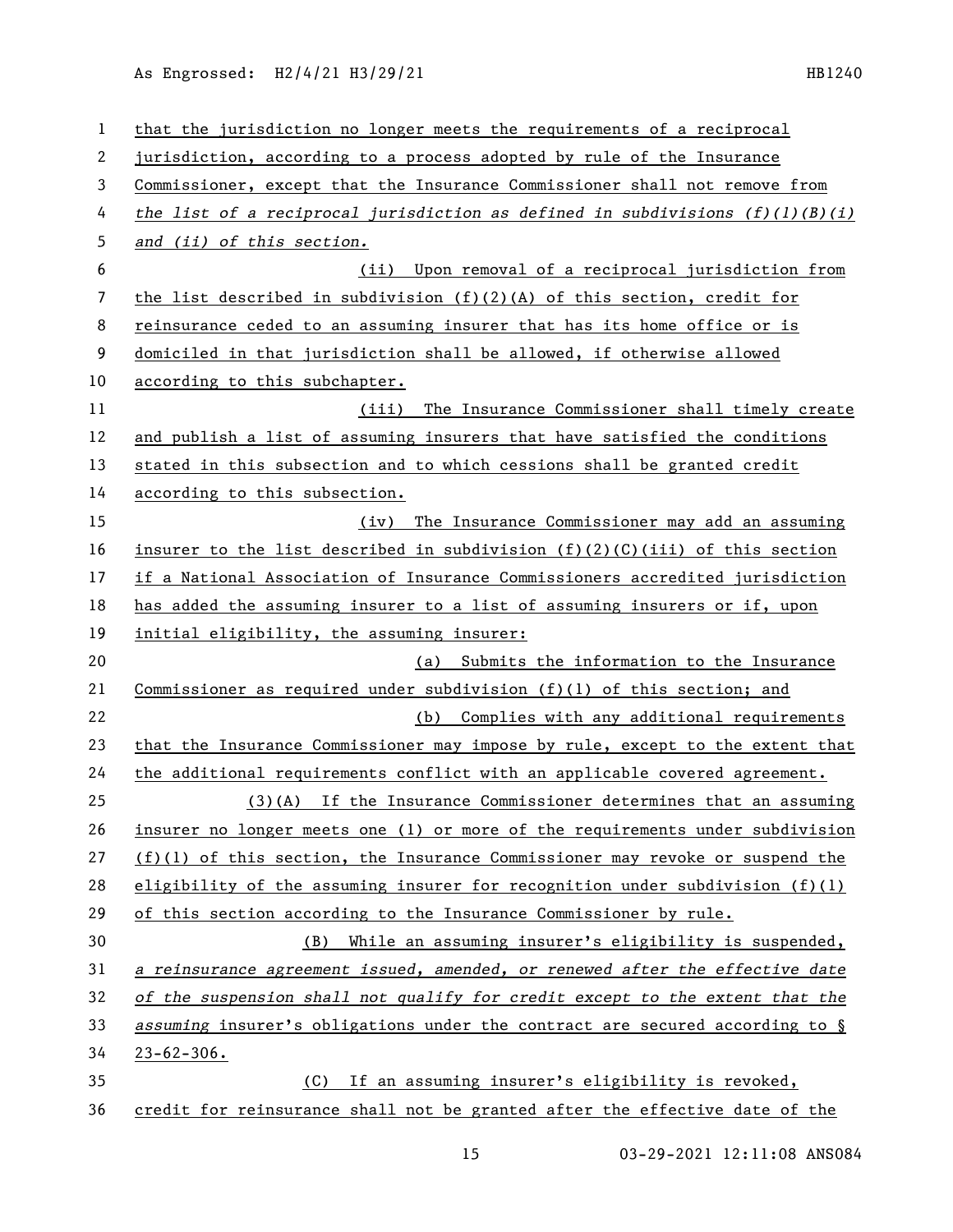As Engrossed: H2/4/21 H3/29/21 HB1240

| 1  | revocation with respect to any reinsurance agreements entered into by the       |
|----|---------------------------------------------------------------------------------|
| 2  | assuming insurer, including reinsurance agreements entered into before the      |
| 3  | date of revocation, except to the extent that the assuming insurer's            |
| 4  | obligations under the contract are secured in a form acceptable to the          |
| 5  | Insurance Commissioner and consistent with § 23-62-306.                         |
| 6  | If subject to a legal process of rehabilitation,<br>(D)                         |
| 7  | liquidation, or conservation, as applicable, the ceding insurer, or its         |
| 8  | representative, may seek and, if determined appropriate by the court in which   |
| 9  | the proceedings are pending, may obtain an order requiring that the assuming    |
| 10 | insurer post security for all outstanding ceded liabilities.                    |
| 11 | This section does not limit or in any way alter the<br>(E)                      |
| 12 | capacity of parties to a reinsurance agreement to agree on requirements for     |
| 13 | security or other terms in that reinsurance agreement, except as expressly      |
| 14 | prohibited by this subchapter or other applicable law or rule.                  |
| 15 | Credit may be taken under this subsection only for<br>(F)                       |
| 16 | reinsurance agreements entered into, amended, or renewed on or after the        |
| 17 | effective date of this act, and only with respect to losses incurred and        |
| 18 | reserves reported on or after the later of:                                     |
| 19 | (i) The date on which the assuming insurer has met                              |
| 20 | all eligibility requirements under subdivision $(f)(1)$ of this section; and    |
| 21 | (ii) The effective date of the new reinsurance                                  |
| 22 | agreement, amendment, or renewal.                                               |
| 23 | This section does not:<br>(4)                                                   |
| 24 | (A) Alter or impair a ceding insurer's right to take                            |
| 25 | credit for reinsurance, to the extent that credit is not available under this   |
| 26 | $subdivision (f)(3)(F)$ , as long as the reinsurance qualifies for credit under |
| 27 | any other applicable provision of § 23-62-301 et seq.                           |
| 28 | Allow an assuming insurer to withdraw or reduce the<br>(B)                      |
| 29 | security provided under any reinsurance agreement except as permitted by the    |
| 30 | terms of the agreement; or                                                      |
| 31 | (C) Limit, or in any way alter, the capacity of parties to                      |
| 32 | any reinsurance agreement to renegotiate the agreement.                         |
| 33 | (5) Credit shall be allowed when the reinsurance is ceded to an                 |
| 34 | assuming insurer not meeting the requirements of this section but only as to    |
| 35 | the insurance of risks located in jurisdictions where the reinsurance is        |
| 36 | required by applicable law, rule, or regulation of that jurisdiction.           |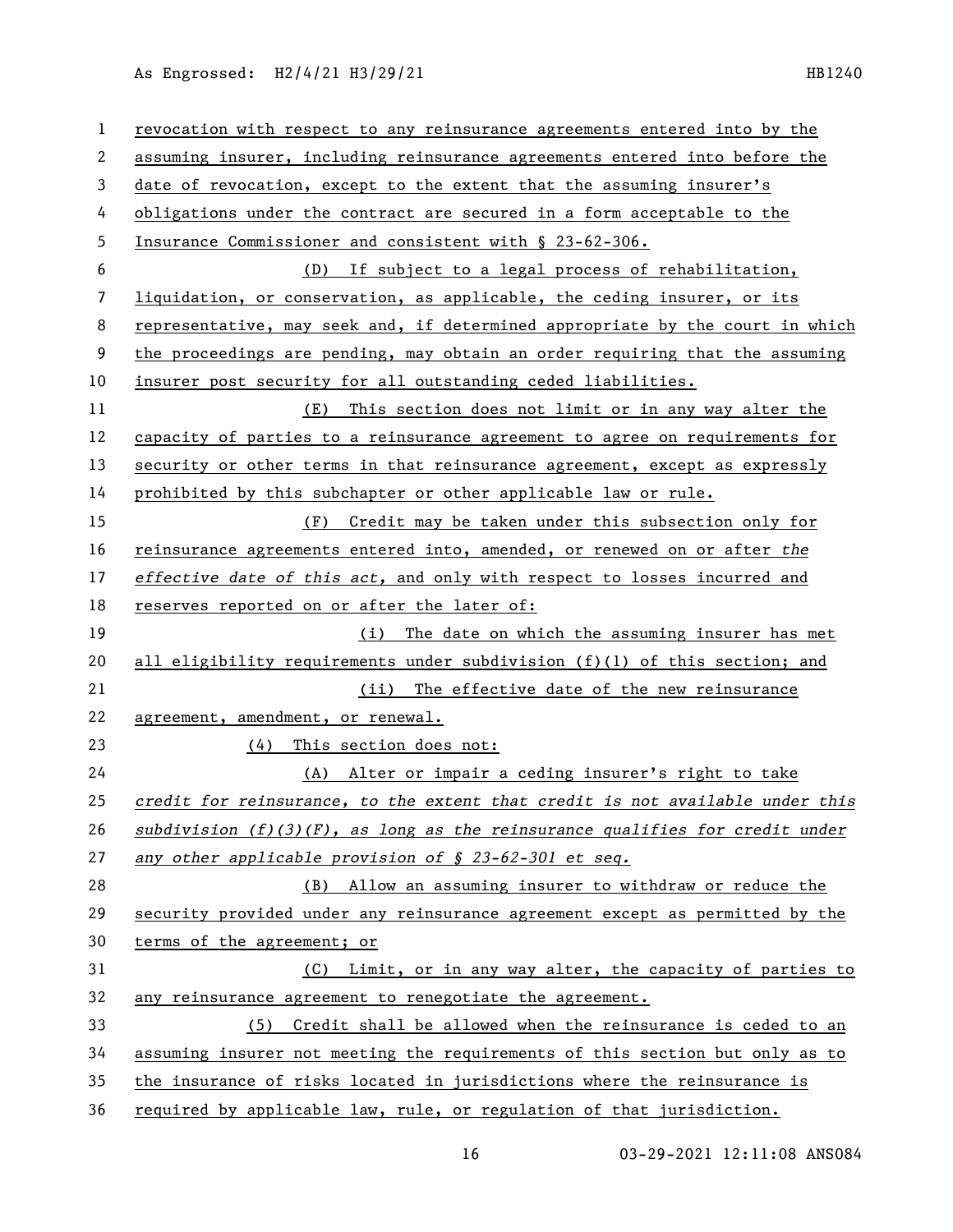$\left(\frac{1}{1}\right)\left(\frac{1}{2}\right)(1)$  If the assuming insurer is not licensed, accredited, or certified to transact insurance or reinsurance in this state, the credit 3 permitted by subsections  $(d)$   $(f)$  subsections (b)-(d) of this section shall not be allowed unless the assuming insurer agrees in the reinsurance agreements: (A) That in the event of the failure of the assuming insurer to perform its obligations under the terms of the reinsurance agreement, the assuming insurer, at the request of the ceding insurer, shall: (i) Submit to the jurisdiction of any court of competent jurisdiction in any state of the United States; (ii) Comply with all requirements necessary to give the court jurisdiction; and (iii) Abide by the final decision of the court or of any appellate court in the event of an appeal; and (B) To designate the Insurance Commissioner or a designated attorney as its true and lawful attorney upon whom may be served any lawful process in any action, suit, or proceeding instituted by or on behalf of the ceding insurer. (2) This subsection is not intended to conflict with or override the obligation of the parties to a reinsurance agreement to arbitrate their disputes if the obligation is created in the agreement.  $\leftarrow$   $\leftarrow$   $\leftarrow$   $\leftarrow$   $\leftarrow$   $\leftarrow$   $\leftarrow$   $\leftarrow$   $\leftarrow$   $\leftarrow$   $\leftarrow$   $\leftarrow$   $\leftarrow$   $\leftarrow$   $\leftarrow$   $\leftarrow$   $\leftarrow$   $\leftarrow$   $\leftarrow$   $\leftarrow$   $\leftarrow$   $\leftarrow$   $\leftarrow$   $\leftarrow$   $\leftarrow$   $\leftarrow$   $\leftarrow$   $\leftarrow$   $\leftarrow$   $\leftarrow$   $\leftarrow$   $\leftarrow$   $\leftarrow$   $\leftarrow$   $\leftarrow$   $\leftarrow$   $\$ 23 subsection (a), subsection (b), subsection (c),  $\theta$  are subsection (d) of this 24 section, the credit permitted under subsection (d), subsection (e), or 25 subsection  $(f)$ , or subsection  $(g)$  of this section, the assuming insurer shall not be allowed a credit unless the assuming insurer agrees in the trust agreements to the following conditions: (1) Notwithstanding any other provisions in the trust instrument, if the trust fund is inadequate because it contains an amount 30 less than the amount required by  $\frac{1}{3}$  subdivision (d)(3) of this section or if the grantor of the trust has been declared insolvent or placed into receivership, rehabilitation, liquidation, or similar proceedings under the laws of its state or country of domicile, then the trustee shall comply with an order of the insurance commissioner with regulatory oversight over the trust or with an order of a court of competent jurisdiction directing the trustee to transfer to the insurance commissioner with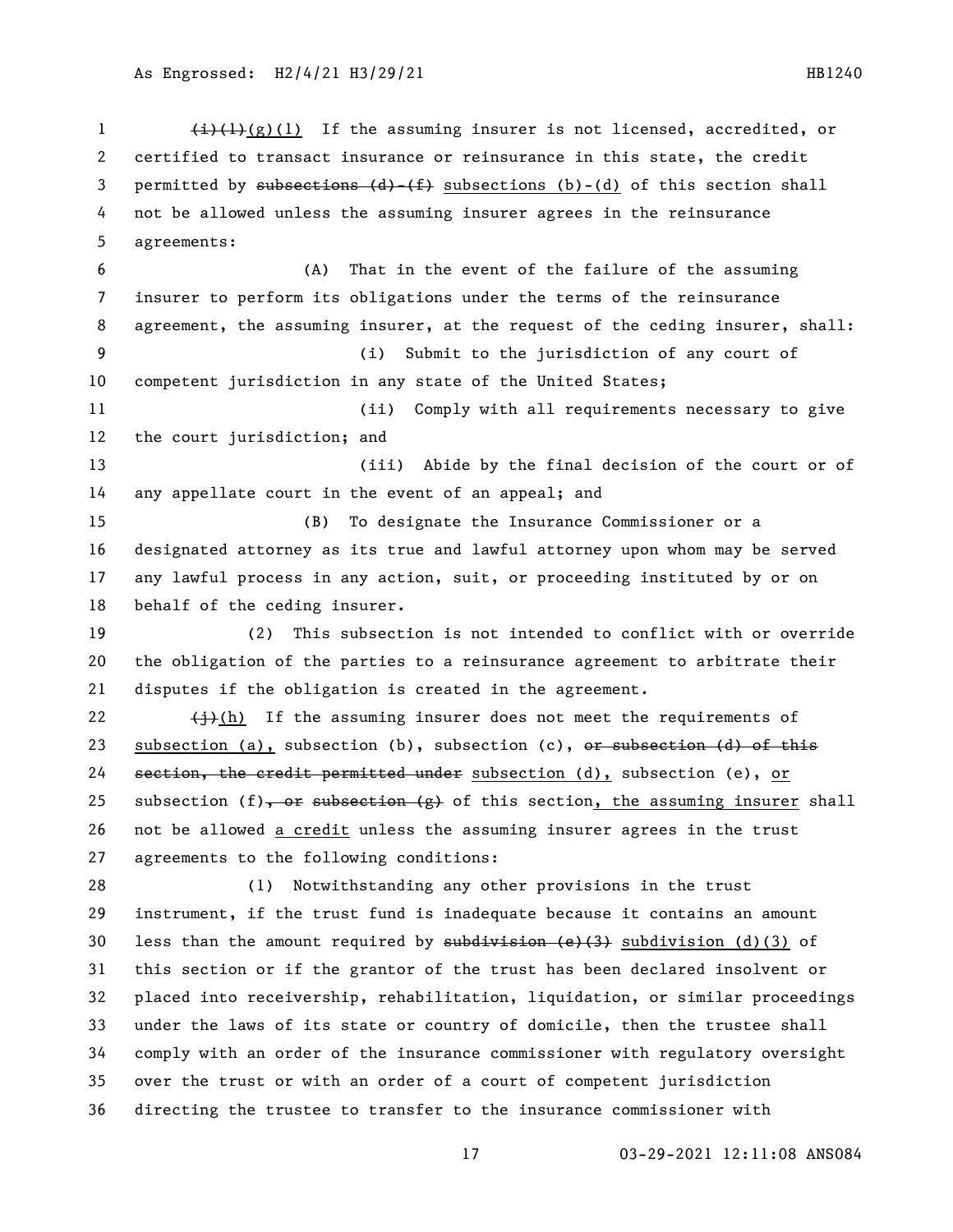regulatory oversight all of the assets of the trust fund; (2) The assets shall be distributed by and claims shall be filed 3 with and valued by the insurance commissioner with regulatory oversight in 4 accordance with according to the laws of the state in which the trust is domiciled that are applicable to the liquidation of domestic insurance companies; (3) If the insurance commissioner with regulatory oversight 8 determines that the assets of the trust fund or any part thereof of the trust fund are not necessary to satisfy the claims of the United States ceding insurers of the grantor of the trust, the assets or a part of the assets shall be returned by the insurance commissioner with regulatory oversight to the trustee for distribution in accordance with the trust agreement; and (4) The grantor shall waive any right otherwise available to it under any law of the United States that is inconsistent with this subsection.  $\left(\frac{k}{k+1}(i)(1)\right)$  If an accredited or certified reinsurer ceases to meet the requirements for accreditation or certification, the Insurance Commissioner may suspend or revoke the reinsurer's accreditation or certification after notice and an opportunity for a hearing. (2) The suspension or revocation shall not take effect until after the Insurance Commissioner's order on hearing unless: (A) The reinsurer waives the right to a hearing; and (B) The Insurance Commissioner's order is based on: (i) Regulatory action by the reinsurer's domiciliary jurisdiction; (ii) The voluntary surrender or termination of the reinsurer's eligibility to transact insurance or reinsurance business in its domiciliary jurisdiction or in the primary certifying state of the reinsurer 28 under subdivision  $(g)(8)$  subdivision (e)(8) of this section; or (iii) A finding by the commissioner of an emergency that requires immediate action and a court of competent jurisdiction has not stayed the commissioner's action. (3) While a reinsurer's accreditation or certification is suspended, a reinsurance contract issued or renewed after the effective date of the suspension shall not qualify for credit except to the extent that the reinsurer's obligations under the contract are secured under § 23-62-306. (4) If a reinsurer's accreditation or certification is revoked,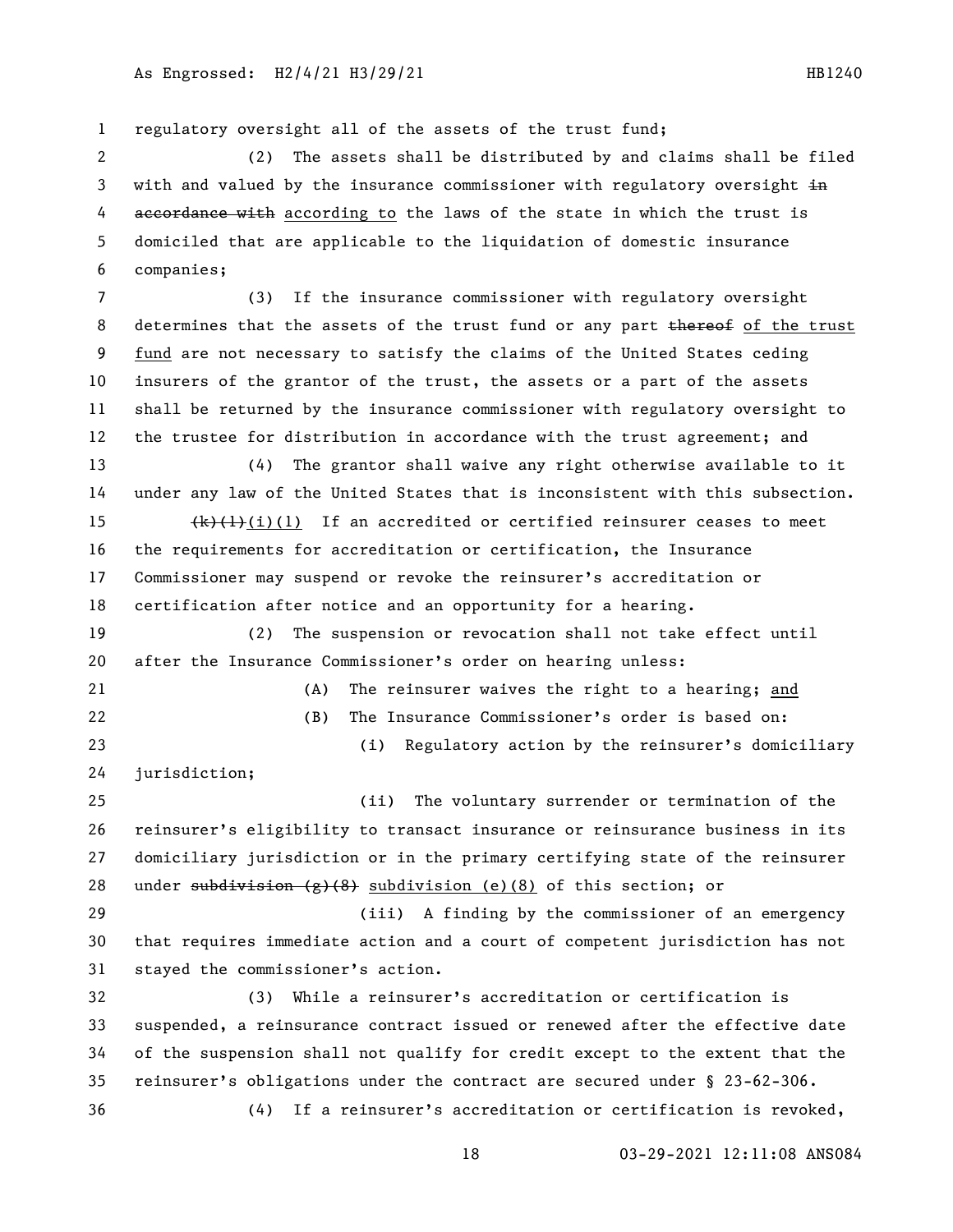credit for reinsurance shall not be granted after the effective date of the revocation except to the extent that the reinsurer's obligations under the 3 contract are secured under  $\frac{1}{\sqrt{7}}$  (7) subdivision (e)(7) of this section or § 23-62-306.

5  $\left(\frac{1}{1}(1)(1)(A)\right)$  A ceding insurer shall take steps to manage its reinsurance recoverables proportionate to its own book of business.

 (B) A domestic ceding insurer shall notify the Insurance Commissioner within thirty (30) days after reinsurance recoverables from any single assuming insurer or group of affiliated assuming insurers exceeds fifty percent (50%) of the domestic ceding insurer's last reported surplus to policyholders or after it is determined that reinsurance recoverables from any single assuming insurer or group of affiliated assuming insurers is likely to exceed this limit.

 (C) The notification shall demonstrate to the Insurance Commissioner that the exposure is safely managed by the domestic ceding insurer.

 (2)(A) A ceding insurer shall take steps to diversify its reinsurance program.

 (B) A domestic ceding insurer shall notify the Insurance Commissioner within thirty (30) days after ceding to any single assuming insurer or group of affiliated assuming insurers more than twenty percent (20%) of the ceding insurer's gross written premium in the prior calendar year or after it has determined that the reinsurance ceded to any single assuming insurer or group of affiliated assuming insurers is likely to exceed this limit.

 (C) The notification shall demonstrate to the Insurance Commissioner that the exposure is safely managed by the domestic ceding insurer.

 SECTION 2. Arkansas Code § 23-62-306(a), concerning the asset or reduction from liability for reinsurance ceded by a domestic insurer to a noncomplying assuming insurer, is amended to read as follows:

 (a)(1) An asset or a reduction from liability for the reinsurance ceded by a domestic insurer to an assuming insurer not meeting the requirements of § 23-62-305 shall be allowed in an amount not exceeding the liabilities carried by the ceding insurer.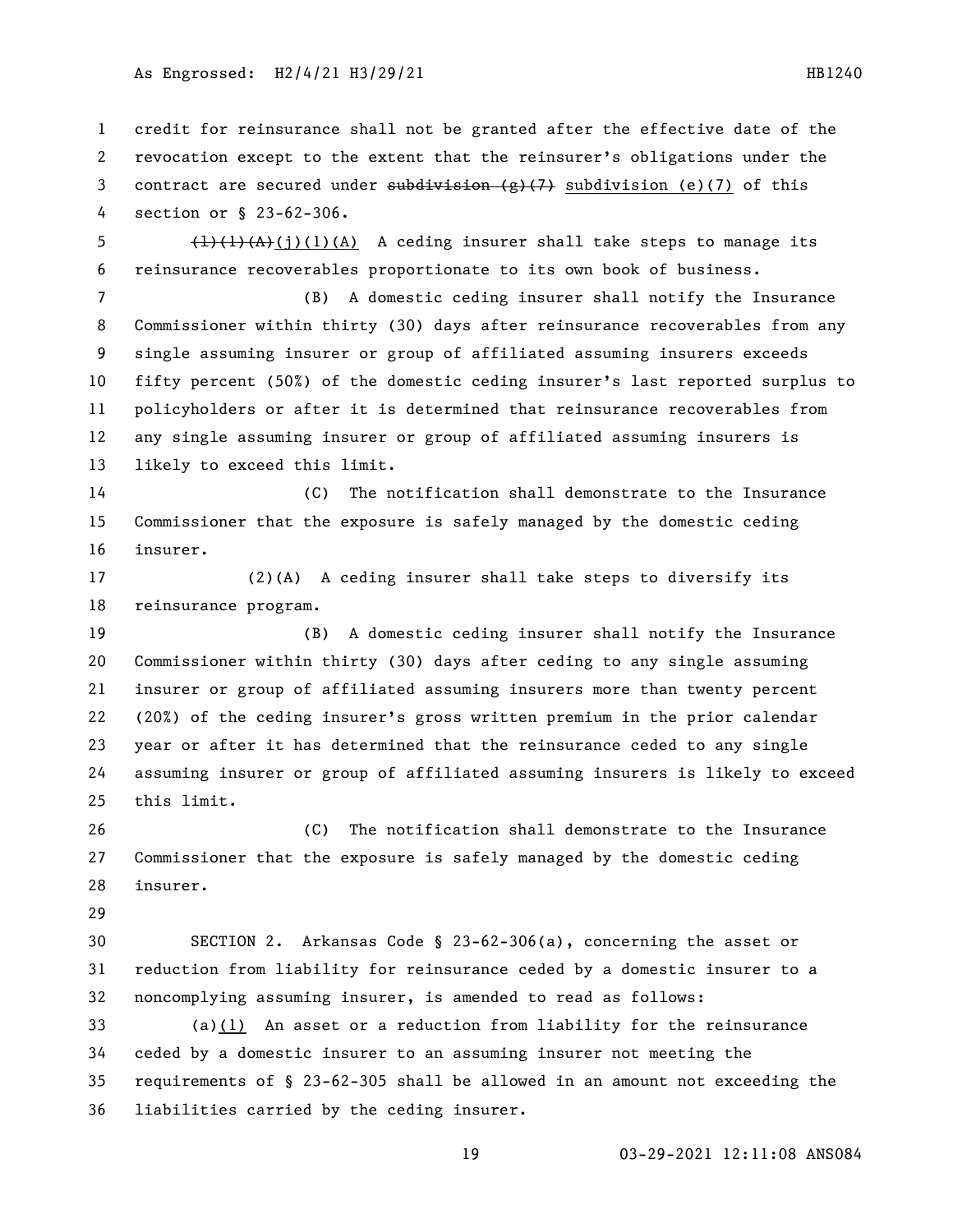| $\mathbf{1}$ | The Insurance Commissioner shall promulgate rules necessary<br>(2)          |
|--------------|-----------------------------------------------------------------------------|
| 2            | to implement this section that address:                                     |
| 3            | The valuation of assets or reserve credits;<br>(A)                          |
| 4            | The amount and forms of security supporting<br>(B)                          |
| 5            | reinsurance arrangements as described in $\S$ 23-62-308(b); and             |
| 6            | The circumstances in which credit of a noncomplying<br>(C)                  |
| 7            | assuming insurer shall be reduced or eliminated.                            |
| 8            |                                                                             |
| 9            | SECTION 3. Arkansas Code § 23-62-308 is amended to read as follows:         |
| 10           | $23 - 62 - 308$ .<br>Rules.                                                 |
| 11           | The Insurance Commissioner may adopt rules implementing this<br>(a)         |
| 12           | subchapter.                                                                 |
| 13           | The Insurance Commissioner may adopt rules:<br>(b)                          |
| 14           | (1)<br>Applicable to a reinsurance arrangement that relates to:             |
| 15           | (A) A life insurance policy with guaranteed nonlevel gross                  |
| 16           | premiums or guaranteed nonlevel benefits;                                   |
| 17           | (B) A universal life insurance policy with provisions                       |
| 18           | resulting in the ability of a policyholder to keep a policy in force over a |
| 19           | secondary guarantee period;                                                 |
| 20           | A variable annuity with guaranteed death or living<br>(C)                   |
| 21           | benefits;                                                                   |
| 22           | A long-term care insurance policy; or<br>(D)                                |
| 23           | (E)<br>A life or health insurance or annuity product for                    |
| 24           | which the National Association of Insurance Commissioners adopts model      |
| 25           | regulatory requirements with respect to credit for reinsurance;             |
| 26           | (2) Applicable to a rule adopted under this section may apply to            |
| 27           | a treaty containing:                                                        |
| 28           | A policy issued on or after January 1, 2015; or<br>(A)                      |
| 29           | A policy issued before January 1, 2015, if risk<br>(B)                      |
| 30           | pertaining to the policy is ceded in connection with the treaty on or after |
| 31           | January 1, 2015; and                                                        |
| 32           | That require a ceding insurer to calculate the amounts or<br>(3)            |
| 33           | forms of security according to rules promulgated by the Insurance           |
| 34           | Commissioner.                                                               |
| 35           | (c) A rule adopted under this section shall not apply to cessions of        |
| 36           | an assuming insurer:                                                        |